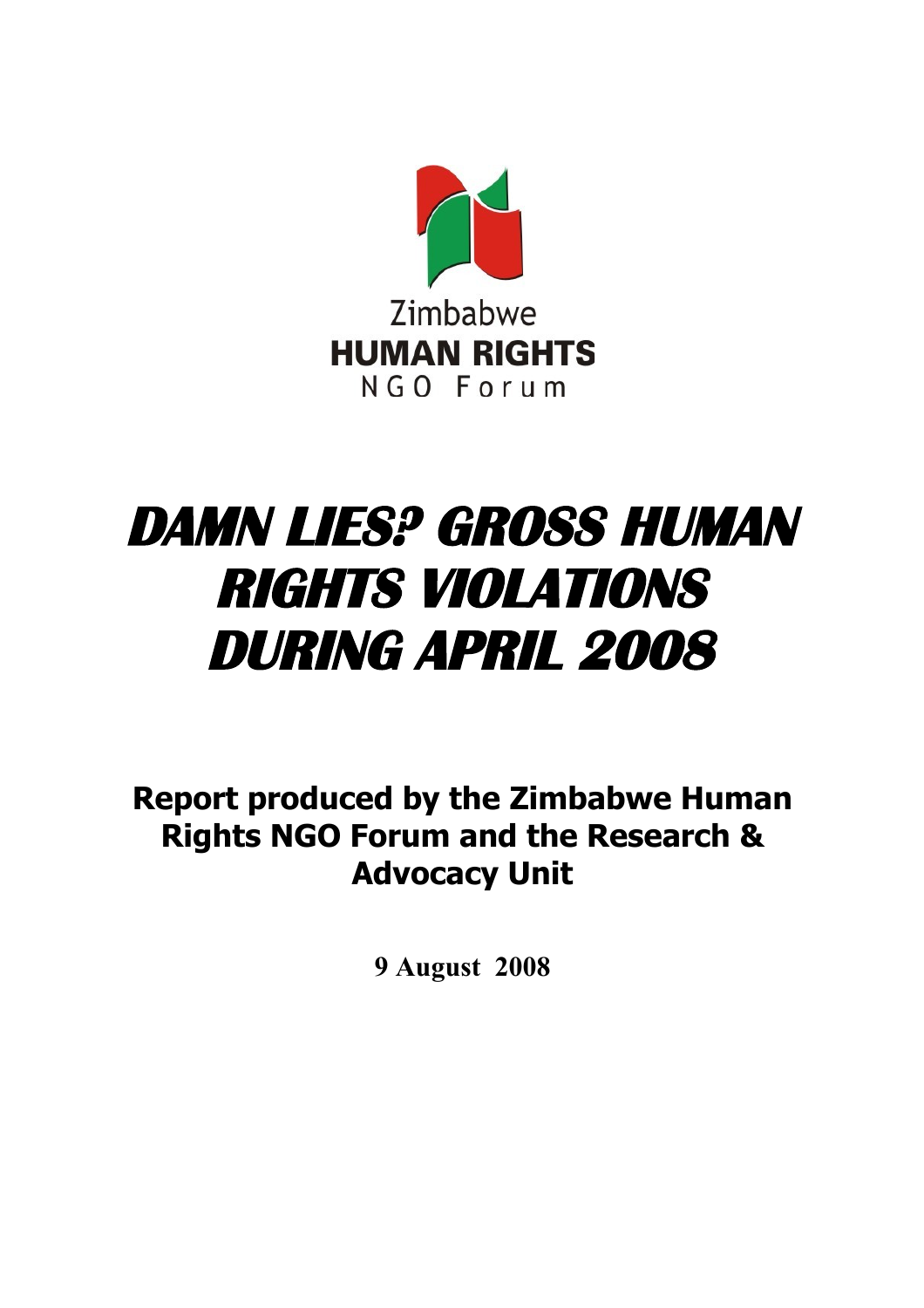## **Contents**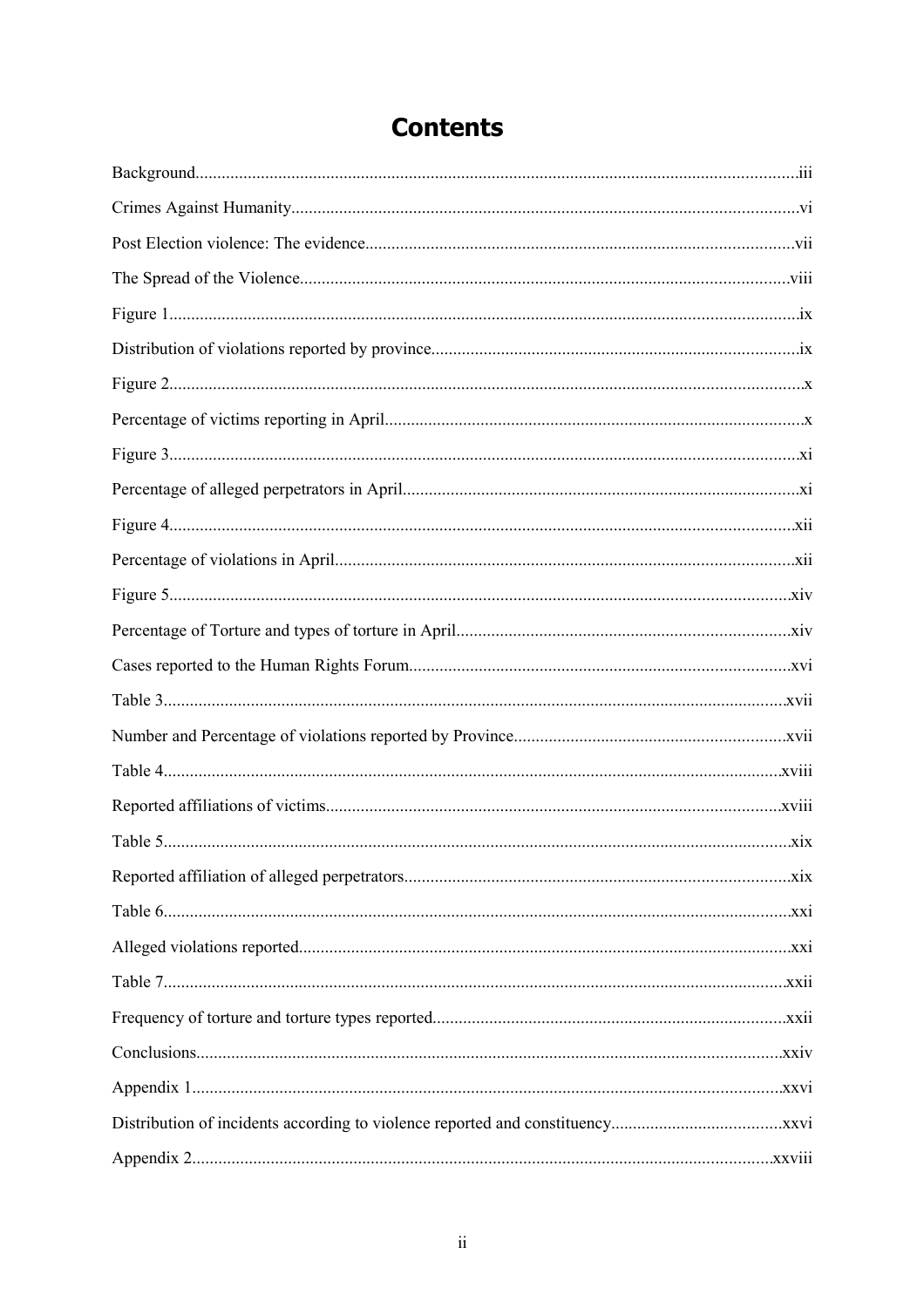"The wrongs which we seek to condemn and punish have been so calculated, so malignant, and so devastating, that civilisation cannot tolerate their being ignored."

Opening remarks for the prosecution by Justice Robert Jackson at the Nuremberg tribunal.

## **Background**

The Zimbabwe Human Rights NGO Forum has been documenting political violence since its inception in 1998, and, since July 2001, has been issuing Monthly Political Violence Reports. In addition, the Human Rights Forum has issued a total of 34 special reports, many of these concerned with violence during elections. The Human Rights Forum has consistently indicated that the majority of the violence recorded has been undertaken by both state agents and supporters of the ZANU PF party. The Human Rights Forum has been vindicated in its allegations, both by the reports of independent human rights organizations and bodies as well as by the decisions of the Zimbabwean courts.<sup>[1](#page-2-0)</sup>

The Human Rights Forum's reports have received little or no consideration from the Government of Zimbabwe, as there is little or no evidence that any of its allegations have had serious attention, and the Human Rights Forum has had to continue to express its concern. Ahead of the March 2008 poll, the Human Rights Forum issued a comprehensive report on the probability of the elections being free and fair, and drew particular attention to the deteriorating human rights climate. The Human Rights Forum pointed out that there has been a steady increase in the number of alleged violations being reported to itself and its members since 2004.

#### *Table 1*

**Consolidated statistics [numbers of violations reported] per year: July 2001 to April 2008** [Source: Human Rights Forum ]

<span id="page-2-0"></span><sup>&</sup>lt;sup>1</sup> Here see Zimbabwe Human Rights NGO Forum (2006), *An Analysis of the Zimbabwe Human Rights NGO Forum Legal Cases, 1998–2006*. Published by the Zimbabwe Human Rights NGO Forum. June 2006, HARARE: ZIMBABWE HUMAN RIGHTS NGO FORUM.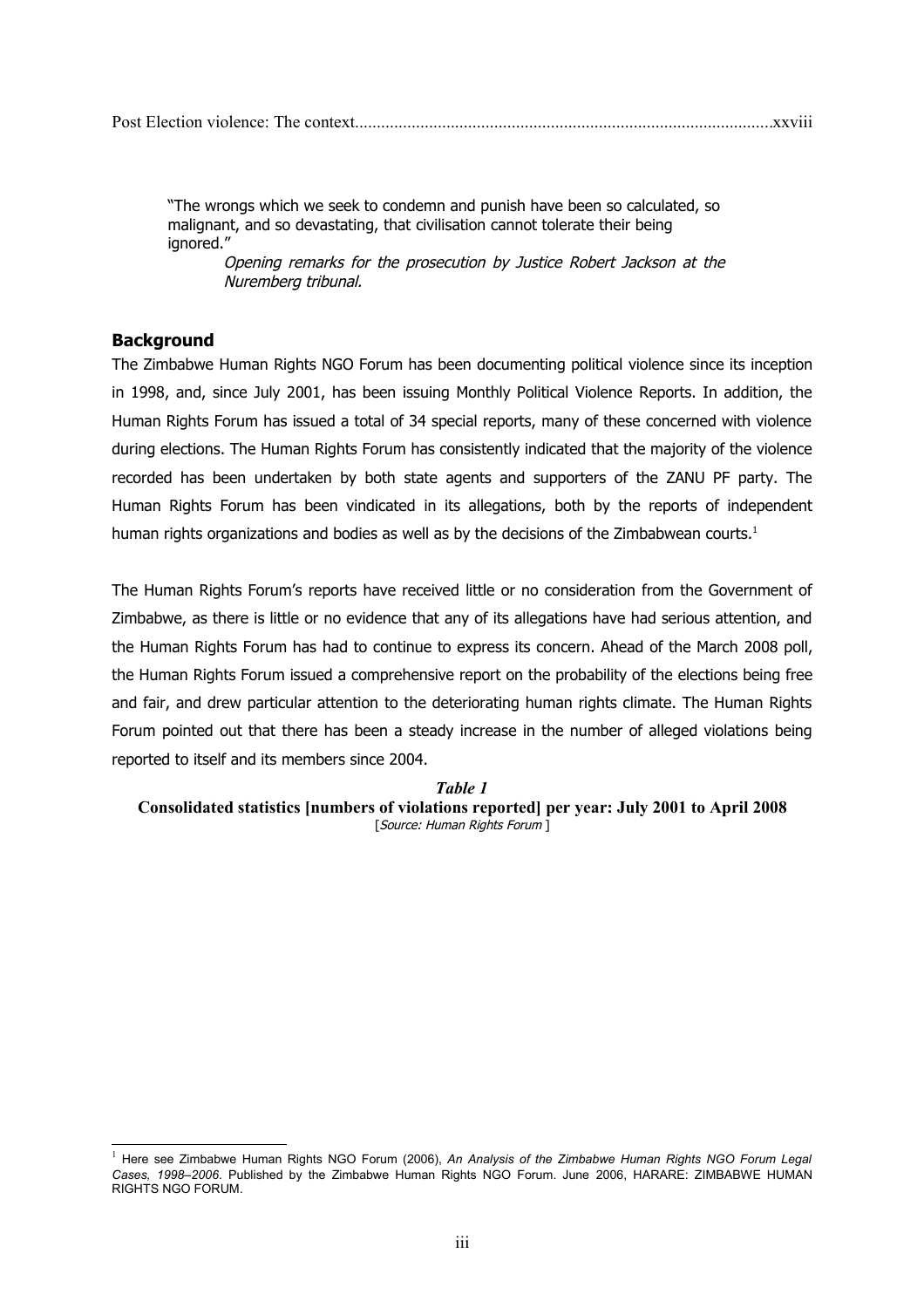|                         | 2001  | 2002  | 2003  | 2004         | 2005  | 2006         | 2007  | 2008   | <b>Totals</b> |
|-------------------------|-------|-------|-------|--------------|-------|--------------|-------|--------|---------------|
| Abductions              | 116   | 223   | 52    | 62           | 18    | 11           | 19    | 48     | 549           |
| Arrest & detention      | 670   | 274   | 627   | 389          | 1286  | 2611         | 2766  | 286    | 8909          |
| Assault                 | 0     | 86    | 388   | 401          | 530   | 486          | 865   | 922    | 3678          |
| Attempted murder        | 0     | 2     | 10    | 10           |       | 3            | 0     | 4      | 30            |
| Death threats           | 0     | 12    | 80    | 35           | 9     | 7            | 7     | 23     | 173           |
| Disappearance           | 0     | 28    | 4     | $\mathbf{0}$ | 0     | $\Omega$     | 0     | 0      | 32            |
| Displacement            | 0     | 11    | 208   | 189          | 609   | 55           | 0     | 412    | 1484          |
| Freedoms                | 12    | 39    | 809   | 760          | 1036  | 1866         | 3500  | 1324   | 9346          |
| Murder                  | 34    | 61    | 10    | 3            | 4     | 2            | 3     | 10     | 127           |
| Political               |       |       |       |              |       |              |       |        |               |
| discrimination          | 194   | 388   | 450   | 514          | 476   | 288          | 980   | 1547   | 4837          |
| Property violation      | 356   | 807   | 153   | 132          | 61    | 55           | 16    | 89     | 1669          |
| Rape                    | 0     | 7     | 6     | 3            | 4     |              | 0     | 0      | 21            |
| School closure          | 0     | 45    | 1     | $\mathbf{0}$ | 0     | $\mathbf{0}$ | 0     | 11     | 57            |
| Torture                 | 903   | 1172  | 497   | 389          | 136   | 366          | 603   | 596    | 4662          |
| Total                   | 2285  | 3155  | 3295  | 2887         | 4170  | 5751         | 8759  | 5272   | 35574         |
| <b>Monthly average:</b> | 380.8 | 262.9 | 274.6 | 240.6        | 347.5 | 479.3        | 729.9 | 1757.3 |               |

As can be seen from Table 1 [above], the run up to the elections occurred against the background of the worst year since the Human Rights Forum began reporting on political violence, with every indication that 2008 would be even worse than 2007, and certainly the monthly average is more than double the worst previous year, which was 2007.

In its May 2008 report, the Human Rights Forum also draws particular attention to the finding from its own data that human rights violations increase appreciably during elections.<sup>[2](#page-3-0)</sup> As can be seen from Table 2 [below], eight of the fourteen violation types, recorded by the Human Rights Forum, increase significantly during elections. This analysis included the data from the March 2008 poll.

#### *Table 2* **Months with elections compared to months without elections: July 2001 to April 2008** [Source: Human Rights Forum.] [3](#page-3-1)

<span id="page-3-0"></span><sup>2</sup> See Human Rights Forum (2008), *Can the elections in Zimbabwe be Free and Fair?* Paper produced by the Research and Advocacy Unit [RAU] for the Human Rights Forum, HARARE: ZIMBABWE HUMAN RIGHTS NGO FORUM.

<span id="page-3-1"></span><sup>3</sup> See again Human Rights Forum (2008), *Can the elections in Zimbabwe be Free and Fair?* Paper produced by the Research and Advocacy Unit [RAU] for the Human Rights Forum, HARARE: ZIMBABWE HUMAN RIGHTS NGO FORUM.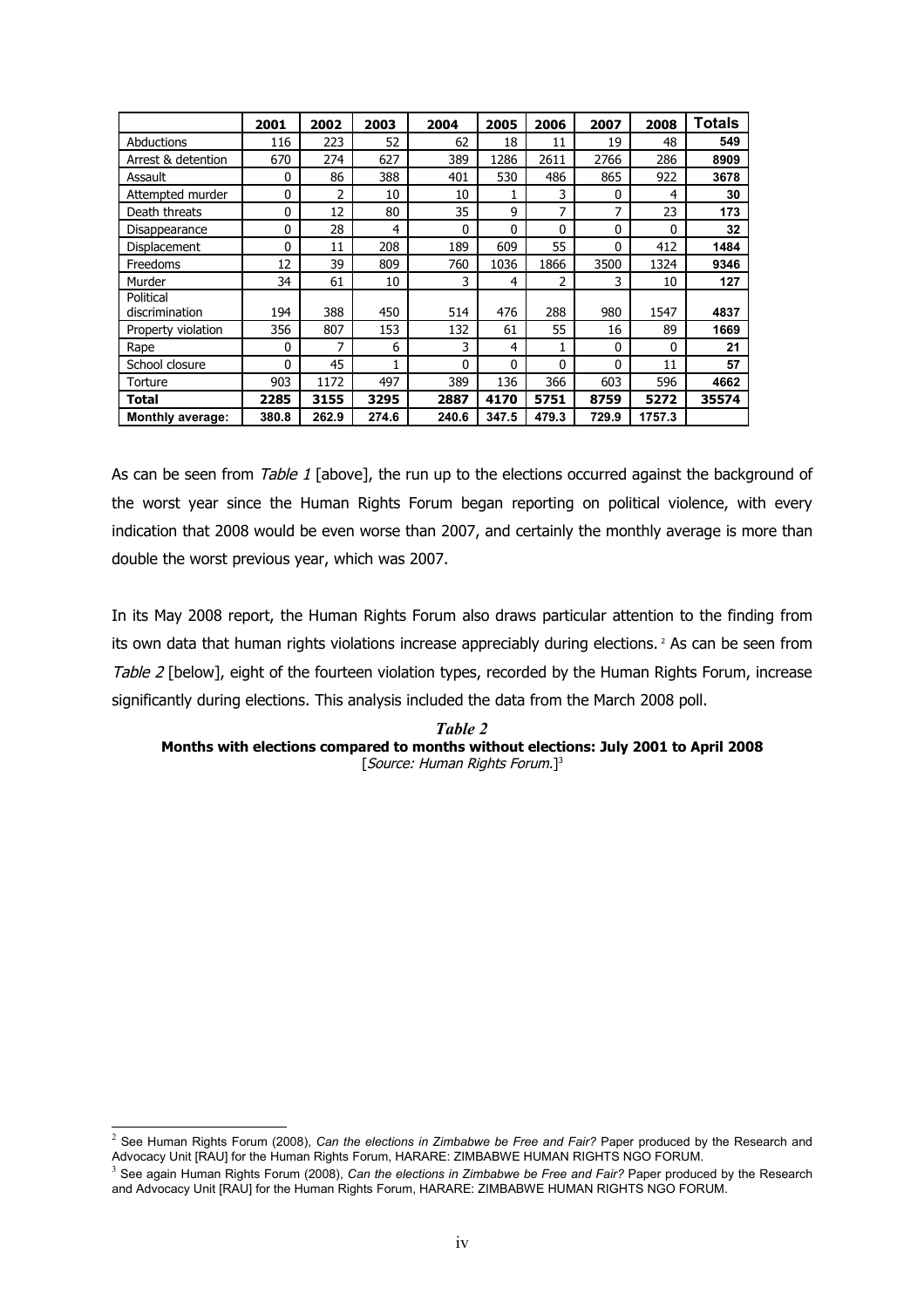|                          | <b>Non-Election Month</b><br>$N = 51$ | <b>Election Month</b><br>$N = 31$ |
|--------------------------|---------------------------------------|-----------------------------------|
| Abductions               | 116                                   | 433**                             |
| Arrest & detention       | 5998                                  | 2911                              |
| Assault                  | 1653                                  | 2025*                             |
| Attempted murder         | 9                                     | $19*$                             |
| Death threats            | 47                                    | 126**                             |
| Disappearance            | 1                                     | $31*$                             |
| Displacement             | 796                                   | 694                               |
| Freedoms                 | 6383                                  | 2963                              |
| Murder                   | 39                                    | $88*$                             |
| Political discrimination | 1686                                  | $3151*$                           |
| Property violation       | 768                                   | 901                               |
| Rape                     | 9                                     | 12                                |
| School closure           | 4                                     | 53                                |
| Torture                  | 1606                                  | 2827*                             |
| Totals:                  | 19115                                 | 16234                             |

**\* all significant at p=0.05; \*\*all significant at p=0.01 or greater.**

Thus, there was serious apprehension by the Human Rights Forum about the possibility of political violence in the March election, which has been vindicated, not only by some violence during the preelection period, but, more seriously, in the interregnum between the March poll and second round Run-off between Robert Mugabe and Morgan Tsvangirai. There have already been a number of reports indicating the seriousness of the violence attendant on the pre and post election periods.<sup>[4](#page-4-0)</sup> All these reports have concluded that there have been, serious abuses of human rights, and that the Zimbabwe government, by commission or omission, is responsible for these violations. The violations are so serious that they even resulted in a special mission being sent to Zimbabwe by the SADC mediator, President Thabo Mbeki, and have drawn statements of criticism and concern from a number of African countries, let alone the EU, the US, and United Nations Secretary-General.<sup>[5](#page-4-1)</sup>

Against this background, the Human Rights Forum is issuing this brief report, to compliment the reports already issued, detailing the gross human rights violations committed pre and post the Zimbabwe 29 March and 27 June 2008 elections. This report raises explicitly the allegation that crimes against humanity have been committed in the period since the March poll.

<span id="page-4-0"></span><sup>&</sup>lt;sup>4</sup> Reports have been issued by the Zimbabwe Peace Project, the Solidarity Peace Trust, Amnesty International, Human Rights Watch, amongst others.

<span id="page-4-1"></span> $<sup>5</sup>$  A short summary of events since the March poll is provided in Appendix 2.</sup>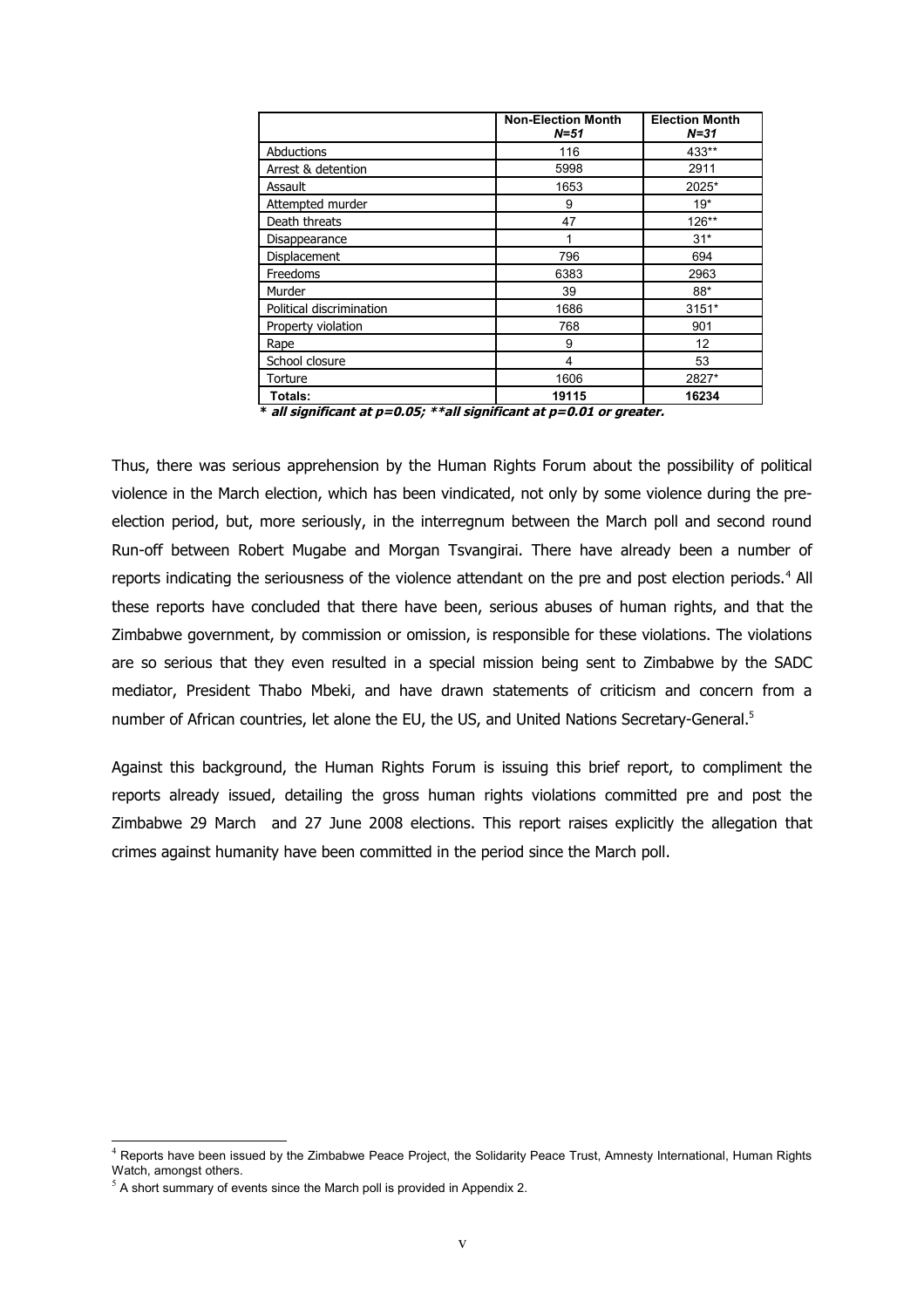## **Crimes Against Humanity**

This is a very serious charge to bring against a government, perhaps the most serious charge, together with genocide and war crimes, that can be brought. It is, however, not a new charge against the Zimbabwe government, and has been brought in the past by both Zimbabwean NGOs and other international bodies.<sup>[6](#page-5-0)</sup> In 2003, Zimbabwean NGOs and civil society organizations raised the issue of crimes against humanity indirectly in a symposium held in Johannesburg, where the symposium delegates, comprised of members of more than 70 NGOs and civil society organizations concluded:

> From 2000 onwards there have been increasing levels of violence resulting in pervasive human rights abuses. All available evidence indicates that the government has engaged in <sup>a</sup> **widespread, systematic, and planned campaign of organised violence and torture** to suppress normal democratic activities and to unlawfully influence electoral process. The government has also created and the law enforcement agencies have vigorously applied highly repressive legislation. These measures were directed at ensuring that the government retained power rather than overcoming resistance to achieving equitable land redistribution and correcting historical iniquities.

According to the definition contained in the Rome Statute of the International Criminal Court, crimes against humanity are inferred when any of the following acts are carried out in peacetime:

- Murder;
- Extermination;
- Enslavement;
- Deportation or forcible transfer of population;
- Imprisonment or other severe deprivation of physical liberty in violation of fundamental rule of international law;
- Torture;
- Rape, sexual slavery, enforced prostitution, forced pregnancy, enforced sterilization, or any other form of sexual violence of comparable gravity;
- Persecution against any identifiable group or collectivity on political, racial, national, ethnic, cultural, religious, gender as defined in paragraph 3, or

<span id="page-5-0"></span><sup>6</sup> See International Bar Association (2003), *The IBA's Human Rights Institute Calls for Robert Mugabe to be Investigated for Crimes Against Humanity,* Friday, March 07, 2003*.*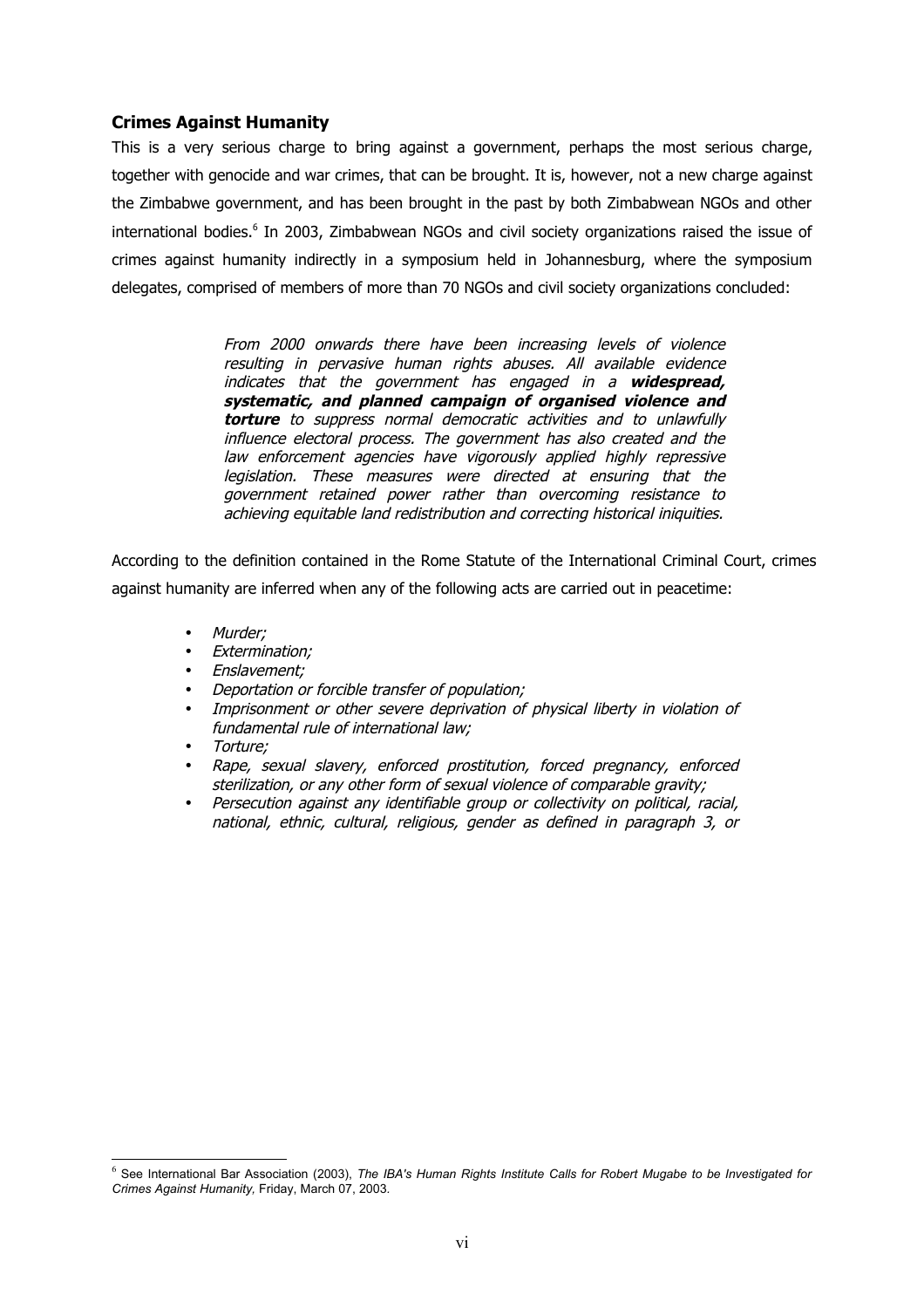other grounds that are universally recognized as impermissible under international law;

- Enforced disappearance of persons;
- The crime of apartheid;
- Other inhumane acts of <sup>a</sup> similar character intentionally causing great suffering, or serious injury to body or to mental or physical health.

Such crimes are called "war crimes", when committed during hostilities. Crimes against humanity, war crimes, and genocide are regarded as the most serious human rights violations, and should always evoke the "responsibility to protect".<sup>[7](#page-6-0)</sup> The question arises as to whether the recent violence reported in Zimbabwe should be considered to be merely political violence, violence between competing political parties – as alleged by the Zimbabwe government – or is altogether more serious, and conforms to the above definition, and represents the widespread and systematic **persecution of an** *identifiable group* – the MDC mainly– by the Government of Zimbabwe?

## **Post Election violence: The evidence[8](#page-6-1)**

When the Human Right Forum issued its previous report on the 5 of May, $9$  it provided evidence from the reports from only 64 persons seen to that time by the Forum's officers. The current report has had access to considerably more evidence upon which to base its conclusions, and hence can give a more comprehensive picture of events since the beginning of March 2008.

The report deals only with cases that were reported in April. There is a significant lag generally between the occurrence of an incident and the reporting by the victims to the Human Rights Forum or one of its members, usually in the nature of several weeks, and hence many cases from May are still being reported to the Human Rights Forum. Here it should be borne in mind that the reports from the Zimbabwe Association of Doctors for Human Rights indicates that health practitioners have seen close to in 2,000 cases of serious injuries due to violence since the March election. A subsequent

<span id="page-6-0"></span> $^7$  The Responsibility to Protect was developed by the International Commission on Intervention and State Sovereignty in 2001, and was derived "in direct response to the world's failure to intervene in Rwanda, and the controversial interventions in Somalia, Bosnia and Kosovo". Very simply:

*State sovereignty implies responsibility, and the primary responsibility for the protection of its peoples lies with the state itself; and where a population is suffering serious harm, as a result of internal war, insurgency, repression, or state failure, and the state in question is unwilling or unable to halt or avert it, the principle of non-intervention yields to the international responsibility to protect.*

<span id="page-6-1"></span> $8$  This report does not deal with the deaths that have been reported, since few deaths are reported directly to the Forum, and, where deaths are alleged in the reports received by the Forum, it is not in a position to directly confirm or disconfirm them. The MDC has alleged that over 70 of its members have been killed since 29 March 2008.

<span id="page-6-2"></span><sup>9</sup> See again Human Rights Forum (2008), *Can the elections in Zimbabwe be Free and Fair?* Paper produced by the Research and Advocacy Unit [RAU] for the Human Rights Forum, HARARE: ZIMBABWE HUMAN RIGHTS NGO FORUM.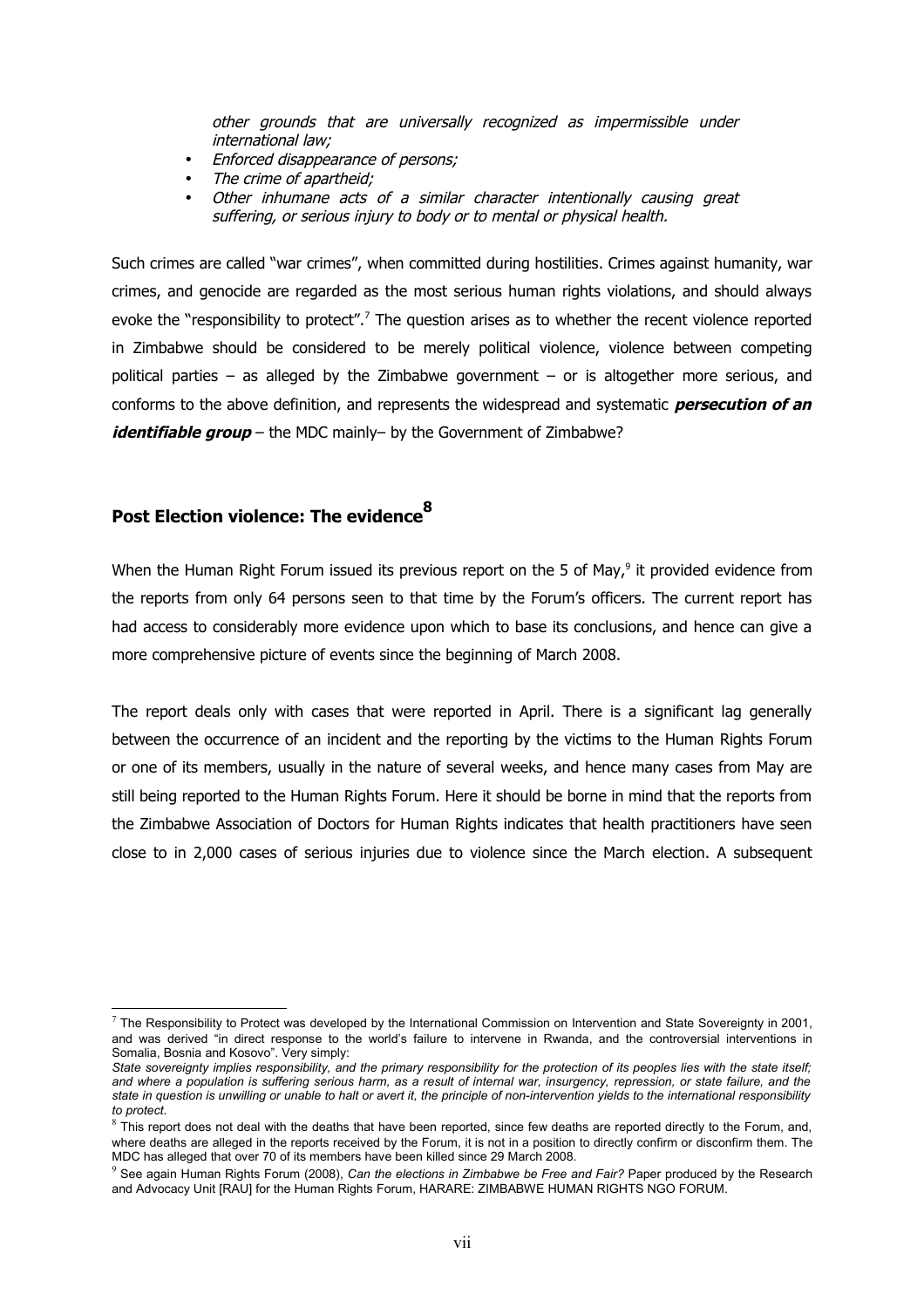report, dealing with all the cases from March, and including the data from May 2008, will be issued shortly.

The findings of this current report are based on the reports given to the officers of the Human Rights Forum or its member organizations. The overall data available consisted of 783 cases, seen by the Human Rights Forum or its members during April 2008.<sup>[10](#page-7-0)</sup> In many cases, the data was sketchy or incomplete, and only 477 cases were complete enough to consider. However, this report will deal in detail only with the reports given directly to the Public Interest Unit [285 cases]. This report will however examine the general spread of the violence from the larger data set of 478 cases.

## **The Spread of the Violence**

As was indicated in the May report of the Human Rights Forum, which only dealt with cases that had been reported up to 24 April, a substantial number of the cases [31%] came from the three Mashonaland Provinces and Harare, and this was similarly reported by the Solidarity Peace Trust.<sup>[11](#page-7-1)</sup> Overall, 56% of the cases came from Harare and the three Mashonaland Provinces. However, from all the anecdotal reports in the press and media, the violence has spread over the past two months to many other areas in Zimbabwe. As can be seen from Figure 1 below, the trend towards most violence being seen in the areas mentioned above, which began in March, and intensified during April, with other areas now being affected. No comment can be made about the overall prevalence of violations, since this data is derived only from persons making reports, and many people do not make reports for various reasons. Hence, the national picture can only be inferred and not quantified.

In March, violence was only reported from Harare, Manicaland, Mashonaland East, and Mashonaland West, but, by April, had spread to include Bulawayo, Mashonaland Central, and Masvingo. Nonetheless, the data indicates violence in seven of Zimbabwe's ten Provinces. Furthermore, there was an increase in the number of separate places mentioned in the incidents reported over the months, and especially during April, when 421 different places were named. So, during April, when reports of violence were received in all of the seven Provinces indicated above, this was accompanied by a greater number of places mentioned as well. This strongly supports the allegation that the violence was widespread: it involved many separate places and not merely a large number of incidents at a small number of sites.

<span id="page-7-0"></span><sup>10</sup> See Zimbabwe Human Rights NGO Forum (2008), *Political Violence Report.* April 2008. HARARE: ZIMBABWE HUMAN RIGHTS NGO FORUM.

<span id="page-7-1"></span><sup>&</sup>lt;sup>11</sup> See Zimbabwe Human Rights NGO Forum (2008), *If you can't join them, beat them! Post-election violence in Zimbabwe. An* alert of the Zimbabwe Human Rights NGO Forum & the Research and Advocacy Unit. 5 May 2008. HARARE: ZIMBABWE HUMAN RIGHTS NGO FORUM, & Solidarity Peace Trust (2008), *Punishing Dissent, Silencing Citizens: the Zimbabwe Elections 2008*. 21 May 2008. JOHANNESBURG: SOLIDARITY PEACE TRUST.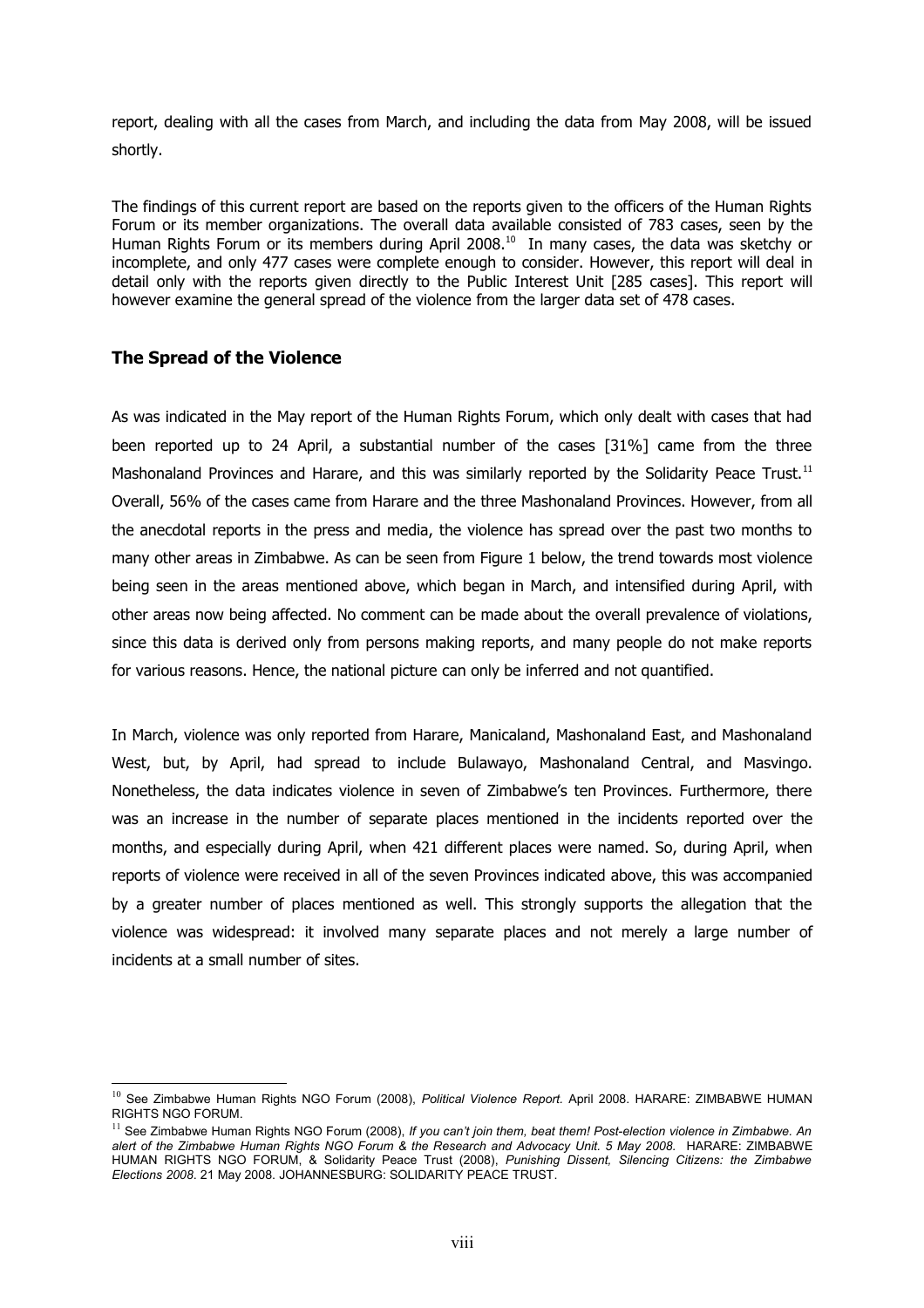

**Figure 1**

Where possible the incidents reported were related to an electoral constituency, which gave a total of 48 constituencies where the incident could be placed in a constituency:<sup>[12](#page-8-0)</sup> 28 of these were won by the MDC and 20 by ZANU PF. The average winning margin for the MDC in these constituencies was 6,101 votes, whilst the margin for ZANU PF was 5,506. The overall vote for the MDC was 286,732, whilst that for ZANU PF was 242,696, with the difference of about 2 percentage points on the turn out in the March 2008 poll. It is also worth noting that the majority of the constituencies came from the

<span id="page-8-0"></span> $\frac{12}{12}$  For a substantial number of records [n=180], it was not possible to easily determine in which constituency the incident occurred, and hence this analysis could only be carried out for 495 cases.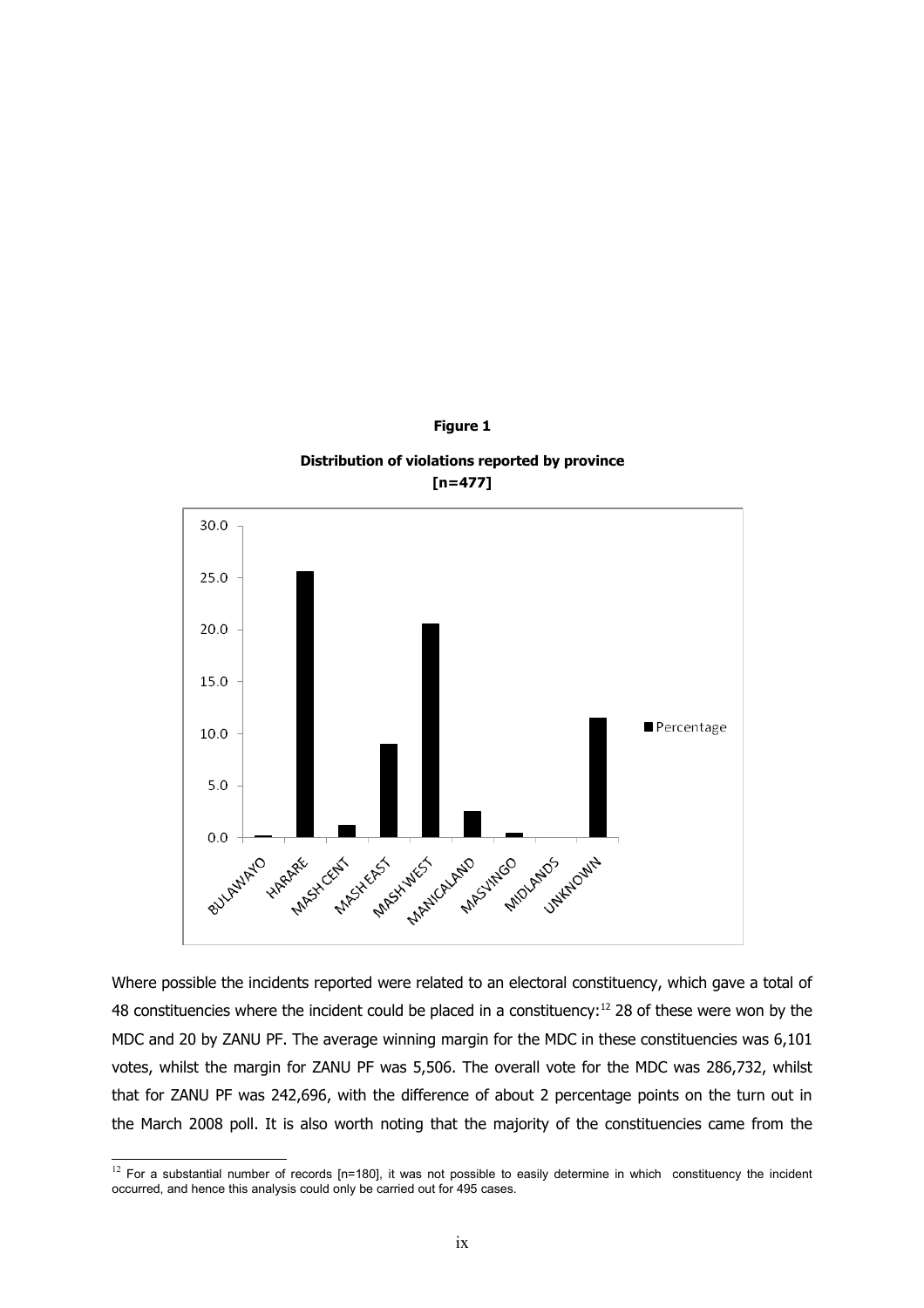Mashonaland and Manicaland Provinces, representing either seats lost to the MDC or won by ZANU PF with reduced turn outs. As regards the latter, and without ZEC releasing the detailed results of the Presidential poll in March, it is interesting to speculate whether this represented either a lower poll in the Presidential election or indications that ZANU PF voters actually voted for Morgan Tsvangirai. Either way, the supporters of the MDC suffered as a consequence.



**Figure 2**

As Figure 2 [above] indicates, the victims were overwhelmingly reported to be members of the MDC, which strongly supports the notion given in previous human rights reports and press reports of a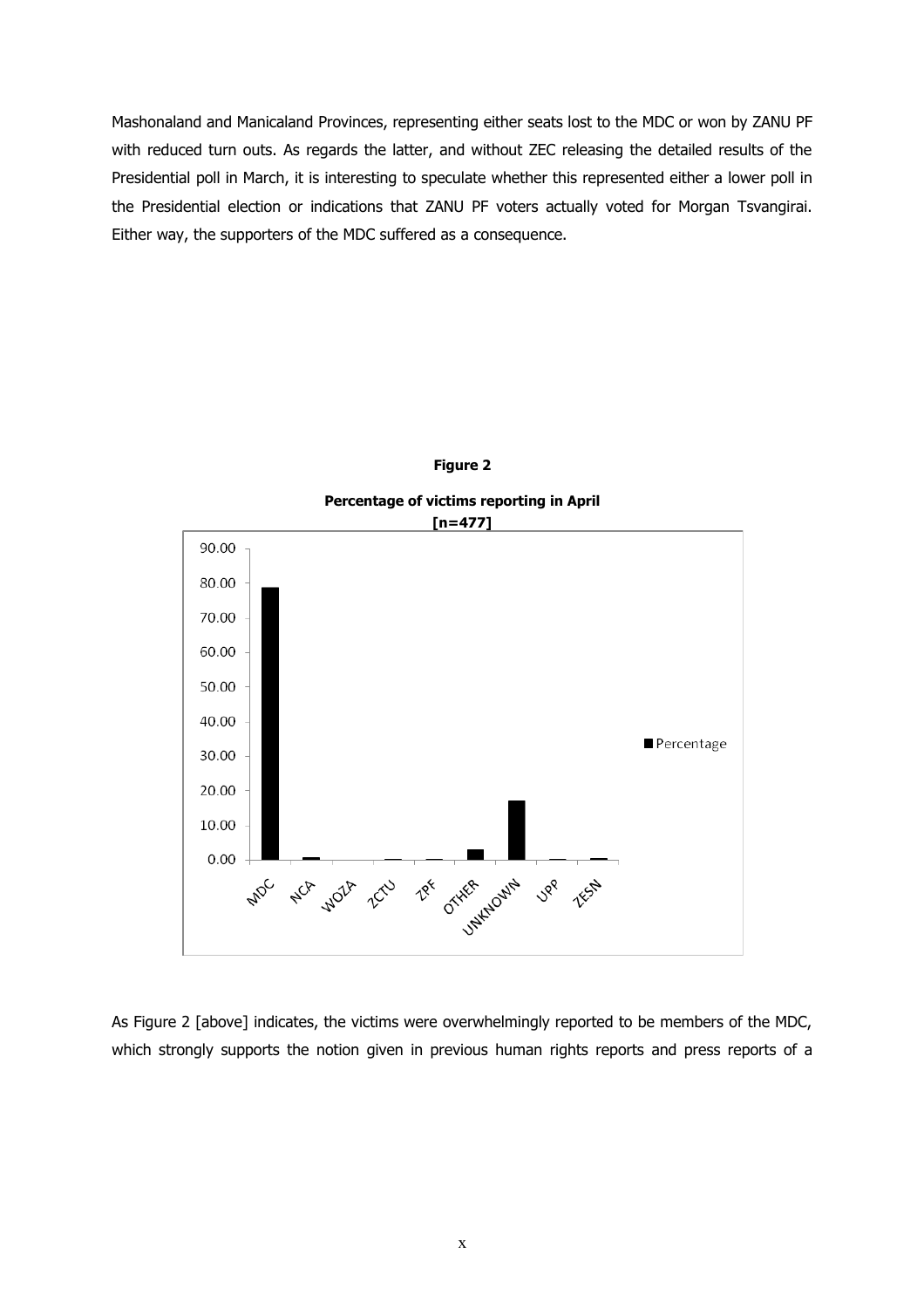pogrom mounted against the party. This alone would suggest a systematic campaign of violence against the MDC.

As Figure 3 [below] shows, there were virtually no cases in which the MDC was alleged to be the perpetrators, with the major perpetrators alleged to be ZANU PF Youth or ZANU PF supporters. There were also significant percentages of state agents – ZRP and the ZNA – mentioned. The ZNA are mentioned with much greater frequency than in previous election reports.





**Percentage of alleged perpetrators in April**

More seriously, the types of violations reported are a considerable cause for concern. As can be seen from Figure 4 [over], there are very high percentages of serious assaults [assault with intent to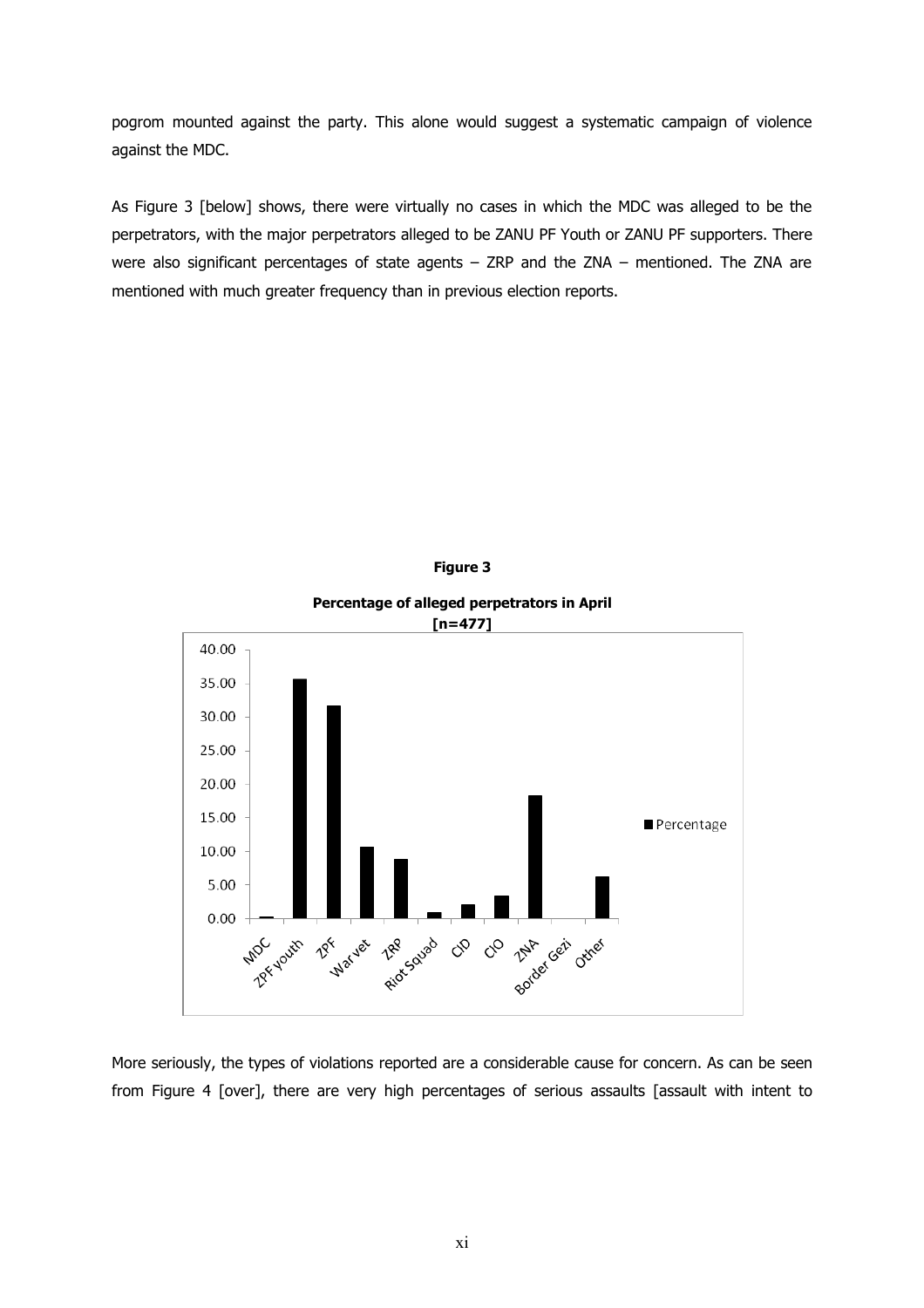commit grievous bodily harm] reported, and this alleged crime is reported more frequently than ordinary assault: this is a marked change from previous elections and is reflected in the reports of the Zimbabwe Association of Doctors for Human Rights [ZADHR] that have indicated that health practitioners have seen extremely serious injuries over the period of this report. Furthermore, significant percentages of abductions and property destruction are also reported. As regards the latter, this frequently involved not only the destruction of an entire house, but was also associated with theft of property and livestock, and even the destruction of livestock.<sup>[13](#page-11-0)</sup> Abductions are rarely reported outside of elections, as can be seen from Table 2 [above].

**Figure 4**

**Percentage of violations in April [n=477]**

<span id="page-11-0"></span> $13$  The killing of livestock was a feature of the farm invasions, and can be seen as a form of psychological torture, as is property destruction. Here see JAG/GAPWUZ (2007), *DESTRUCTION OF ZIMBABWE'S BACKBONE INDUSTRY IN PURSUIT OF POLITICAL POWER. A qualitative report on events in Zimbabwe's commercial farming sector since the year 2000.* Report prepared by the Justice for Agriculture Trust [JAG] & the General Agricultural and Plantation Workers Union of Zimbabwe [GAPWUZ]. April 2008. HARARE: JUSTICE FOR AGRICULTURE TRUST; JAG/RAU (2008), *Land, Retribution, and Elections*. *Post Election Violence on Zimbabwe's Remaining Farms 2008.* Report prepared by the Justice for Agriculture Trust [JAG] & the Research and Advocacy Unit. May 2008. HARARE: JUSTICE FOR AGRICULTURE TRUST.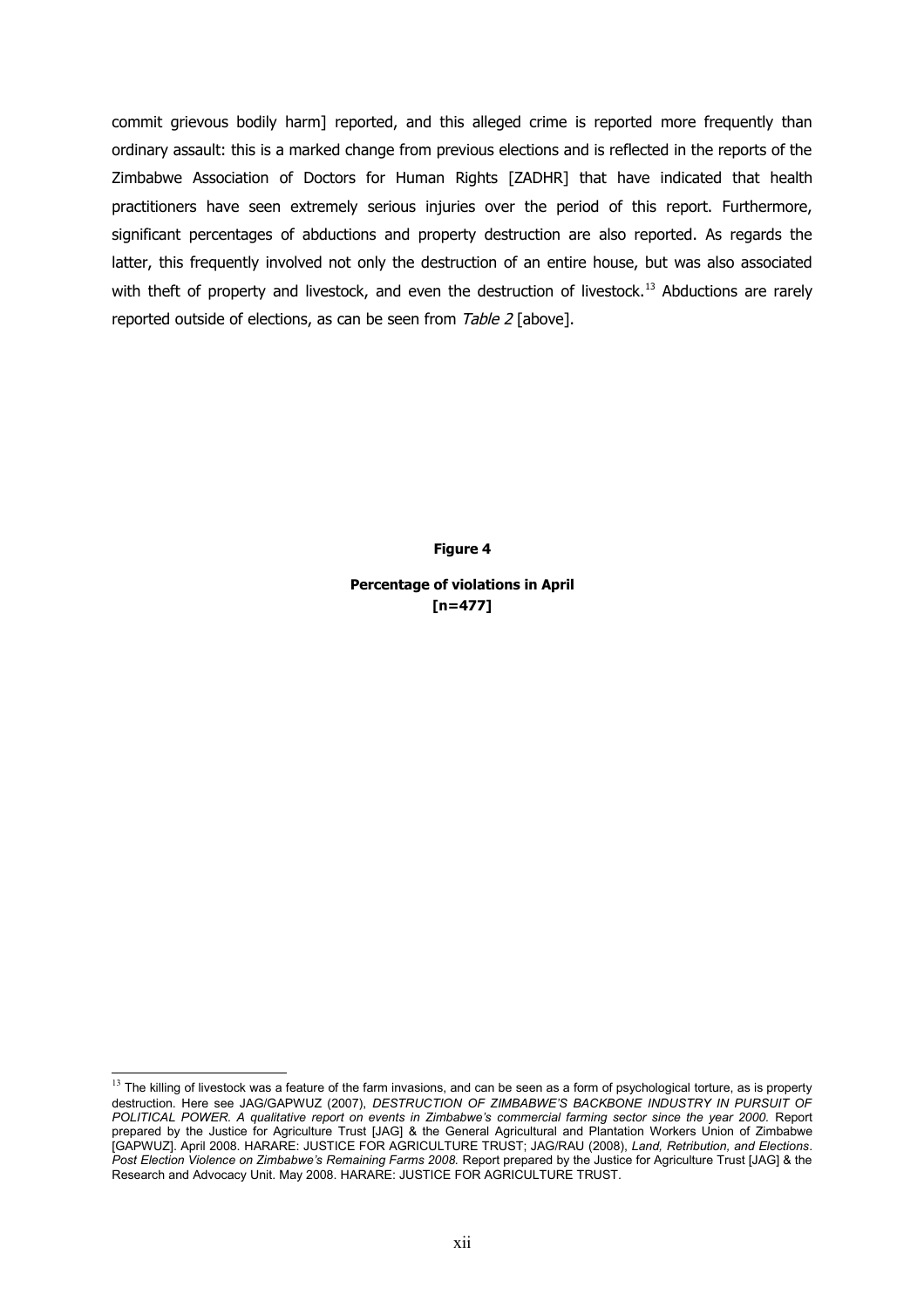

With the high frequency of reported assault [GBH], allegations about torture need to be considered. Here the cases were examined to see how many would conform to the definitions contained in the United Nations Convention Against Torture and the Rome Statute of the International Criminal Court: pain and suffering [physical or psychological], done with intent, for a purpose, and done by a state agent or with the approval of the state. Using this criterion, 285[59%] of the cases of assault [GBH] would be classified as torture, and, as can be seen from Figure 5 [below], many abuses characteristic of torture – falanga, deliberate burning, use of restraints, and forms of asphyxiation – were reported. Furthermore, there were very high frequencies of displacement reported, which not only reflects the destruction of property, but also the extreme fear experienced. Although it was not possible to determine the frequency of psychological torture, both as a consequence of direct violence as well as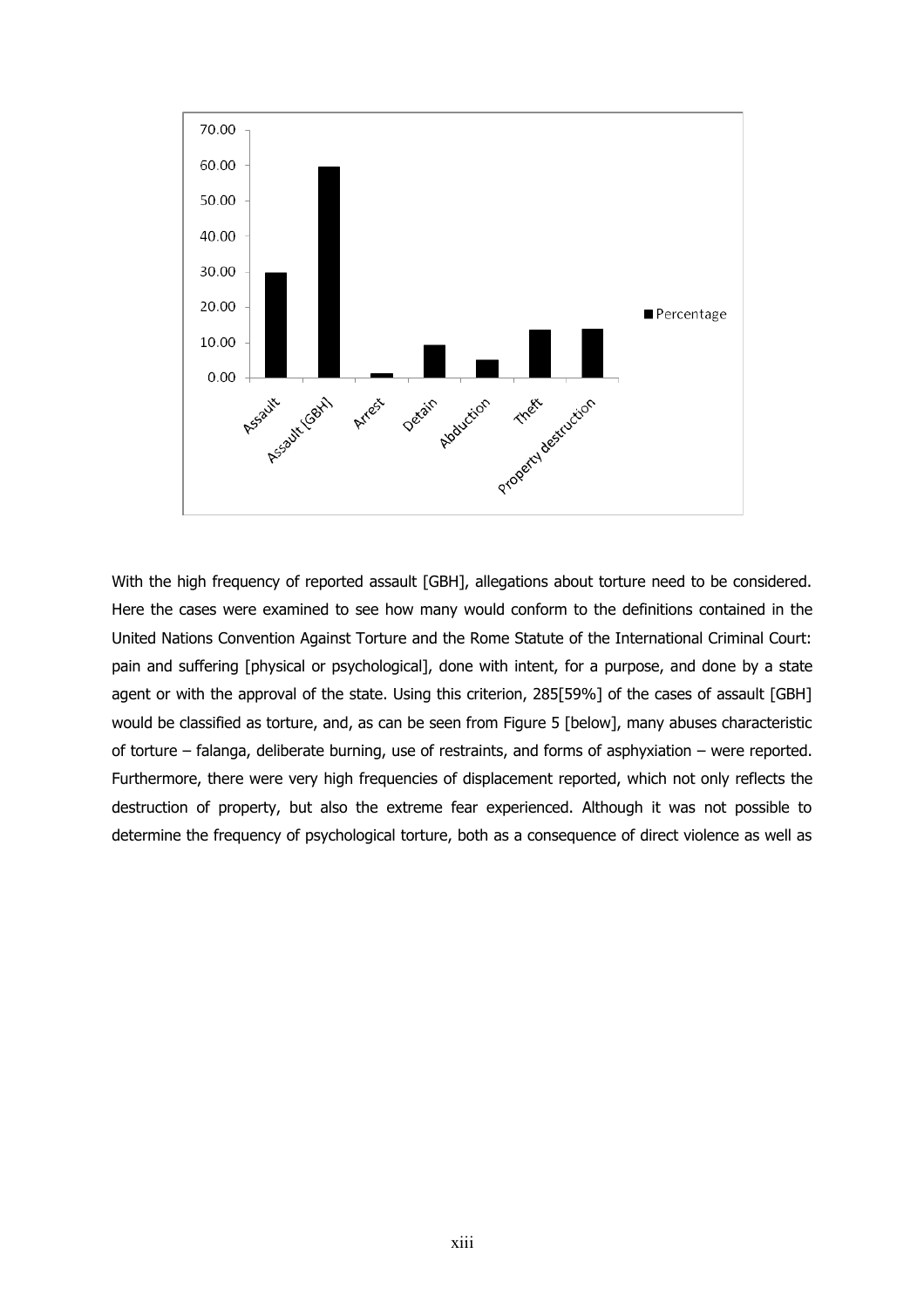the threats and intimidation experienced, 180[38%] and 287[60%] of the cases reported threats and intimidation respectively, and this can be taken as an indication of the extent of psychological torture.

**Figure 5**

**Percentage of Torture and types of torture in April [n=285]**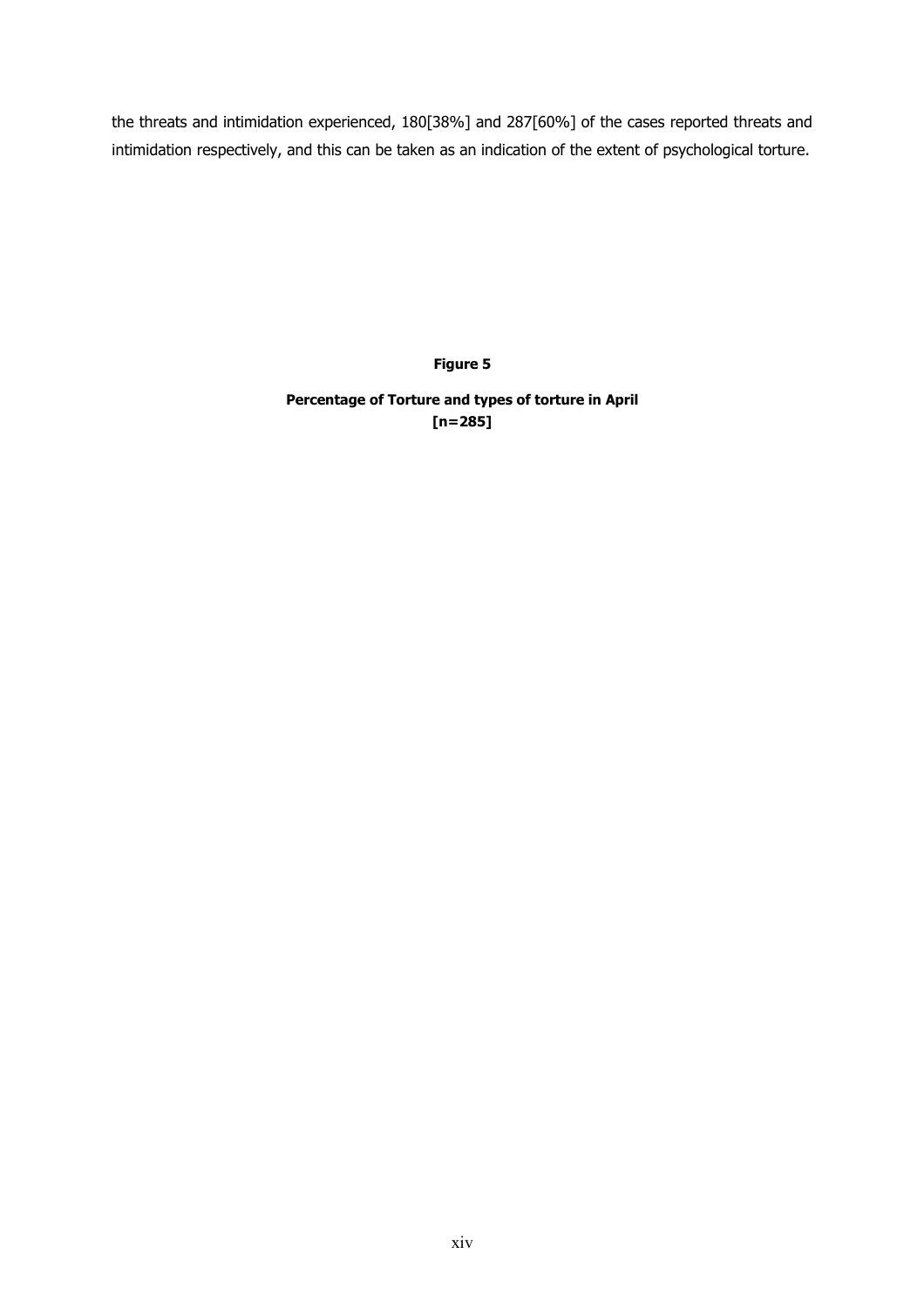

So, the overall data set available indicates a number of features that can be tested against the more comprehensive data derived from the statements taken by the Public Interest Unit [PIU] lawyers of the Human Rights Forum.

• The alleged violations are geographically widespread;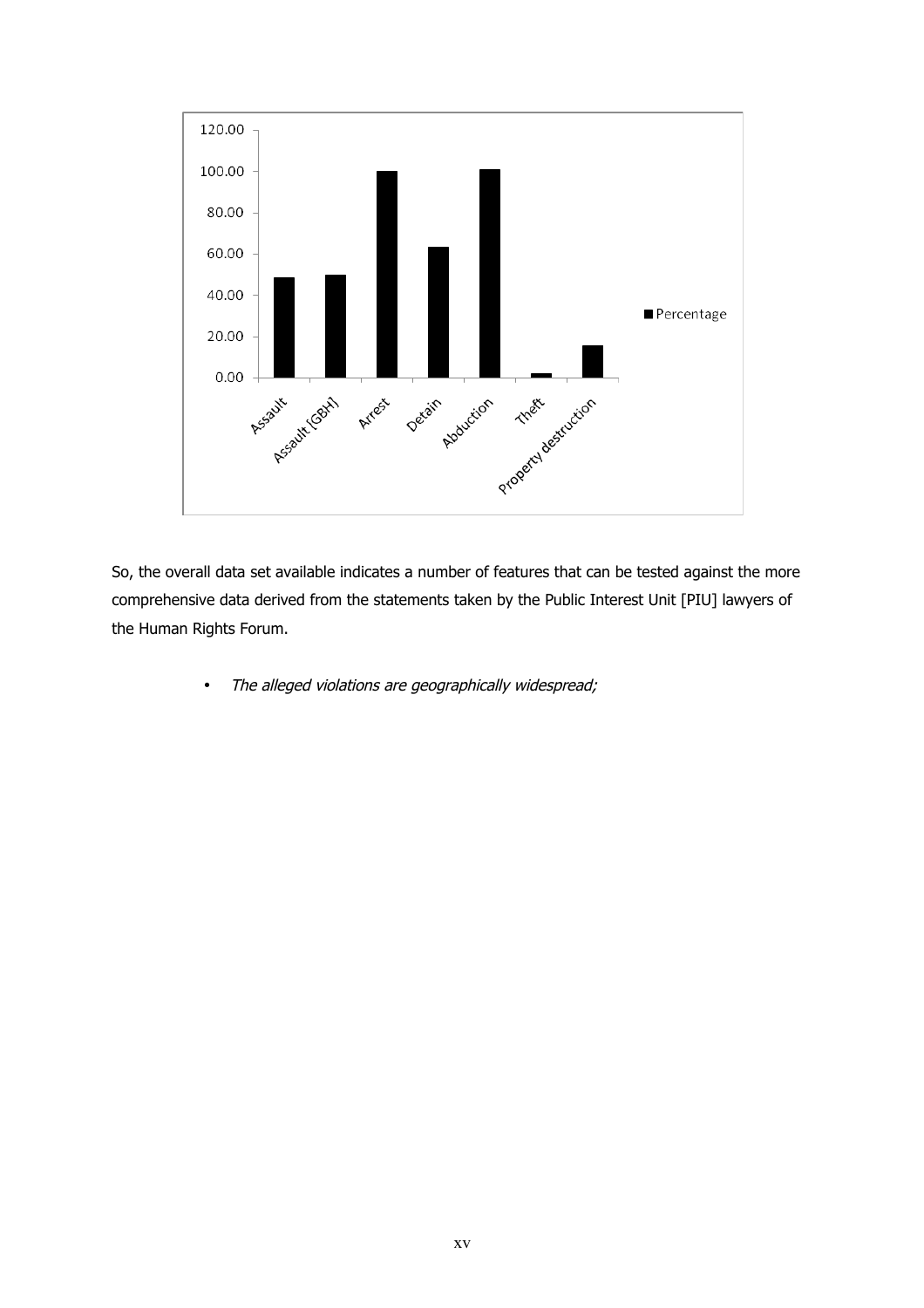- the alleged victims are disproportionately drawn from one group, which suggests strongly a systematic campaign of violence;
- both state agents and ZANU PF supporters are mentioned with high frequency, and apparently in concert;
- serious gross human rights violations are very common, with torture being the most common.

## **Cases reported to the Human Rights Forum**

As indicated earlier, this data was compiled from the statements given by victims about their alleged violations to lawyers of the Public Interest Unit, and was compiled from 258 complete records.<sup>[14](#page-15-0)</sup>

Most victims were male [225; 79%], and were generally mature adults [mean age=33; sd. 12.1 years]. This is commensurate with the findings of previous elections.<sup>[15](#page-15-1)</sup>

The spread of violations across the country was very similar to the larger data set, with most violations [62%] being reported from the three Mashonaland Provinces, but a significantly large number also being reported in Harare.

<span id="page-15-0"></span> $14$  There were 250 reports taken by the PIU, but this reduced to 218 when the data was cleaned, as 32 cases had no details on either place or time of incident, and hence could not be easily confirmed. This was done to ensure reliability of reporting. Furthermore, the statements taken by the PIU lawyers are supported by medical evidence.

<span id="page-15-1"></span><sup>15</sup> See Amani (2002), *Organized Violence and Torture in the June 2000 General Election in Zimbabwe*, HARARE: AMANI TRUST; Amani (2002), *Beating your opposition. Torture during the 2002 Presidential campaign in Zimbabwe*, HARARE: AMANI TRUST; IRCT (2000), *Organised Violence and Torture in Zimbabwe, 6th June 2000*, Copenhagen and Harare, COPENHAGEN & HARARE: IRCT & AMANI TRUST; IRCT (2001) *Organised Violence and Torture in Zimbabwe, 24th May 2001*, Copenhagen and Harare, COPENHAGEN & HARARE: IRCT & AMANI TRUST; Physicians for Human Rights (2002), *Zimbabwe 2002. The Presidential Election: 44 days to go.* Physicians for Human Rights, Denmark, 24 January 2002. Zimbabwe Human Rights NGO Forum (2001), *Human Rights and Zimbabwe's June 2000 election*, HARARE: ZIMBABWE HUMAN RIGHTS NGO FORUM; *Zimbabwe Human Rights NGO Forum (2002), Human Rights and Zimbabwe's Presidential Election: March 2002*, HARARE: ZIMBABWE HUMAN RIGHTS NGO FORUM.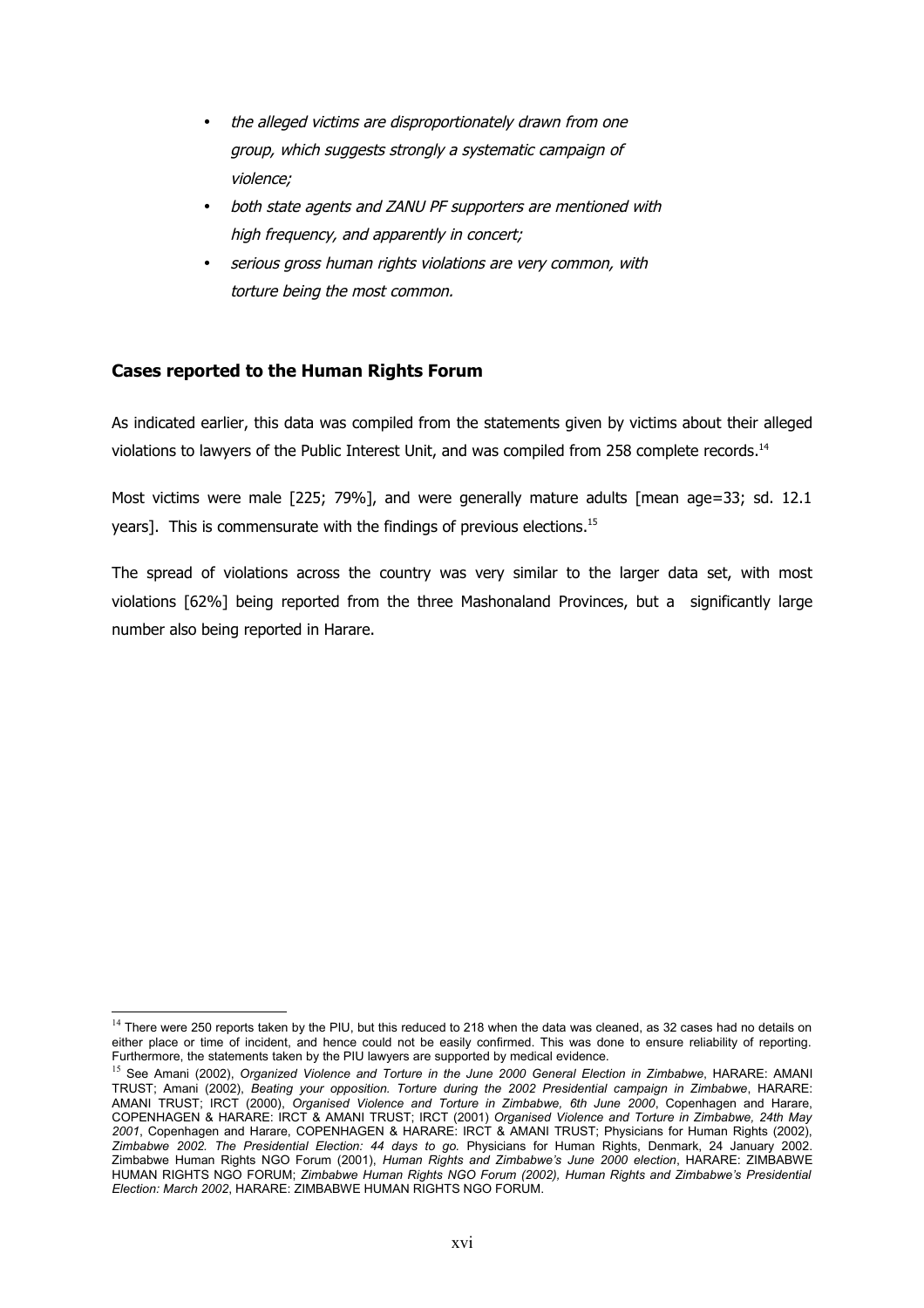#### **Table 3**

|                            | $[n=285]$  |
|----------------------------|------------|
| <b>Province</b>            | Number [%] |
| <b>Bulawayo</b>            |            |
| Harare                     | 122[43%]   |
| Manicaland                 | 12[4%]     |
| <b>Mashonaland Central</b> | 6[2%]      |
| <b>Mashonaland East</b>    | 40[14%]    |
| <b>Mashonaland West</b>    | 98[34%]    |
| Masvingo                   | $2[1\%]$   |
| Unknown                    | $2[1\%]$   |

#### **Number and Percentage of violations reported by Province**

Again the cases were examined for their relationship to electoral constituency. This time the data was more comprehensive and constituency could be assigned to 265 [87%] of the cases. 27 of the constituencies were won by the MDC and 19 by ZANU PF, with the MDC's average margin being 5,781 votes to ZANU PF's 5,477 votes [see Appendix 1].

The total vote for these 41 constituencies was 523,365, with MDC-T getting 265,946 and ZANU PF getting 257,742. Assuming that the violence in ZANU PF strongholds could produce similar results to those in 2002.<sup>[16](#page-16-0)</sup> then Robert Mugabe could pick up nearly 250,000 votes from these strongholds. Given that one percentage point in the March poll was 24,000 votes, this would give Robert Mugabe nearly 10% points from just three Provinces.<sup>[17](#page-16-1)</sup> Thus, it would be obvious that the strategy behind the violence would be to increase the ZANU PF vote in ZANU PF strongholds and to reduce the MDC share in constituencies won by the MDC, which was a strategy observed in the 2005 elections, albeit with intimidation and coercion around access to food rather than the blunt violence seen currently.<sup>[18](#page-16-2)</sup> The vast proportion of the victims was composed of self-admitted members of the MDC, often holding positions of authority or leadership. Many reported having been involved in the March elections, and a

<span id="page-16-0"></span><sup>&</sup>lt;sup>16</sup> In 2002, constituencies in the Mashonaland Provinces produced staggeringly high turnouts relative to the national average. For example, UMP [85%], Mutoko North [72%], Mutoko South [84%], Muzarabani [72%], Mudzi [72%], and Mount Darwin North [83%] when the national average was only 58%.

<span id="page-16-1"></span> $17$  As can be seen in Appendix 1, 26 of the 41 constituencies come from the three Mashonaland Province, and 9 of the 10 most violent constituencies are from one or other of the Mashonaland Provinces, 5 of which were won by ZANU PF.

<span id="page-16-2"></span><sup>18</sup> For an analysis of the 2005 election, see Reeler, A.P., & Chitsike, K.C (2005), *Trick or Treat? The effects of the pre-election climate on the poll in the 2005 Zimbabwe Parliamentary Elections*. June 2005. PRETORIA: IDASA.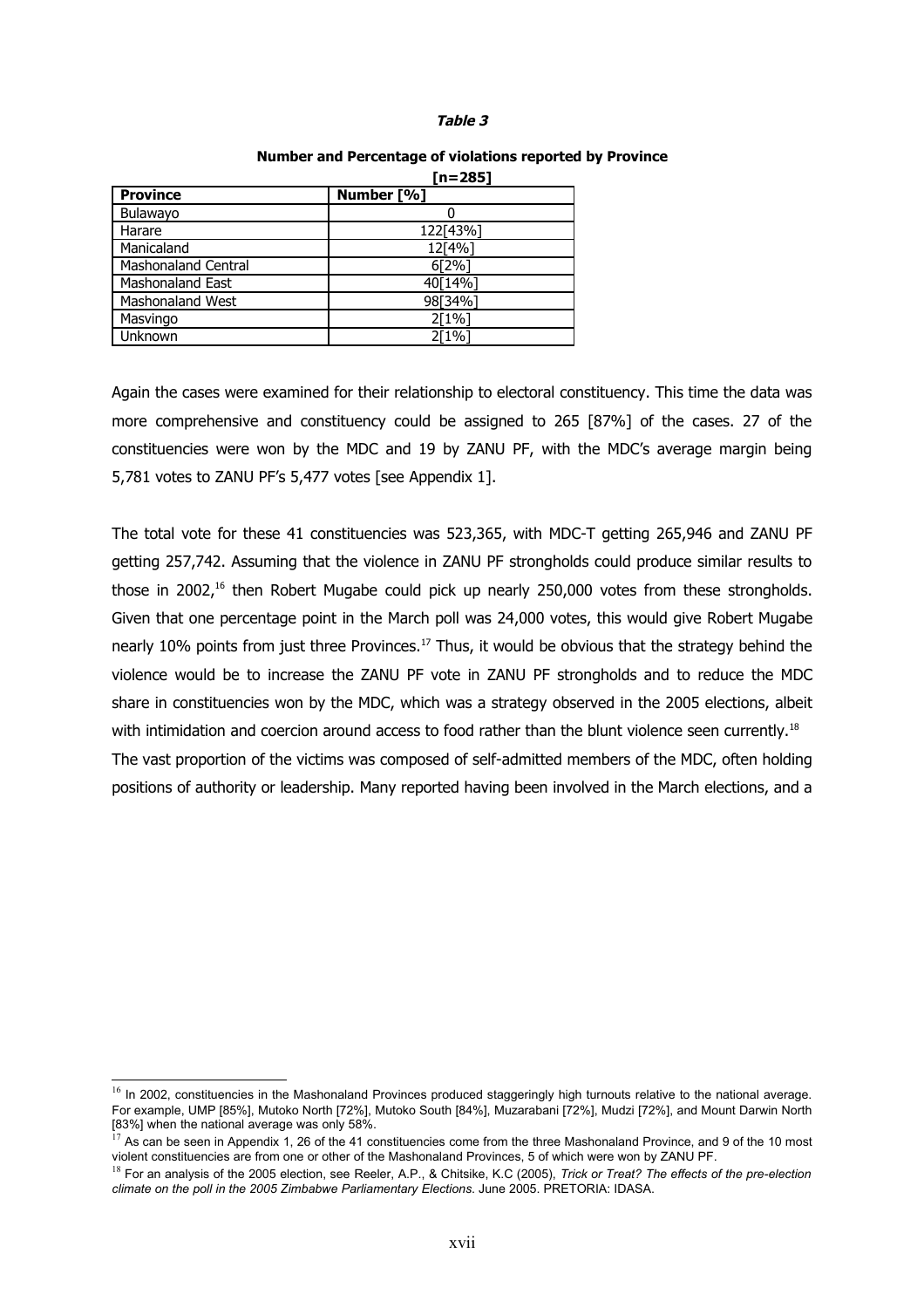further large percentage [12%] reported that they were attacked because of a perceived affiliation to the MDC, or the possibility of voting for the MDC. One unusual feature was the reporting of violations by a few members of ZANU PF, who do not usually report to the Human Rights Forum, and perhaps the answer lies in the finding reported immediately above; ZANU PF supporters were voting for the party in the House of Assembly and Senate elections, but not for Robert Mugabe.

The distribution of the victims strongly conforms to the patterns seen in previous elections, and especially to the election in 2002. Nearly 80% of the cases came from rural as opposed to urban areas, as was commonly seen in 2000 and 2002.

#### **Table 4**

| . – ـ              |                            |  |  |  |  |
|--------------------|----------------------------|--|--|--|--|
| <b>Affiliation</b> | <b>Number [Percentage]</b> |  |  |  |  |
| <b>MDC</b>         | 250[88%]                   |  |  |  |  |
| <b>NCA</b>         | 1[0.4%]                    |  |  |  |  |
| <b>WOZA</b>        |                            |  |  |  |  |
| <b>ZANU PF</b>     |                            |  |  |  |  |
| <b>ZESN</b>        |                            |  |  |  |  |
| Other              | 10[4%]                     |  |  |  |  |
| Unknown            | 23[8%]                     |  |  |  |  |
|                    |                            |  |  |  |  |

#### **Reported affiliations of victims [n=285]**

As was indicated in the findings from the large data set, virtually no reports implicated the MDC in violence, and rather the data corroborates the view that ZANU PF Youth and ZANU PF supporters were the major perpetrators alleged in the reports [see Table 5 below]. Incidentally, about 12% provided names of perpetrators, but it is also evident from the statements that the victims knew the names of many of their perpetrators when the group was composed of locals. However, in many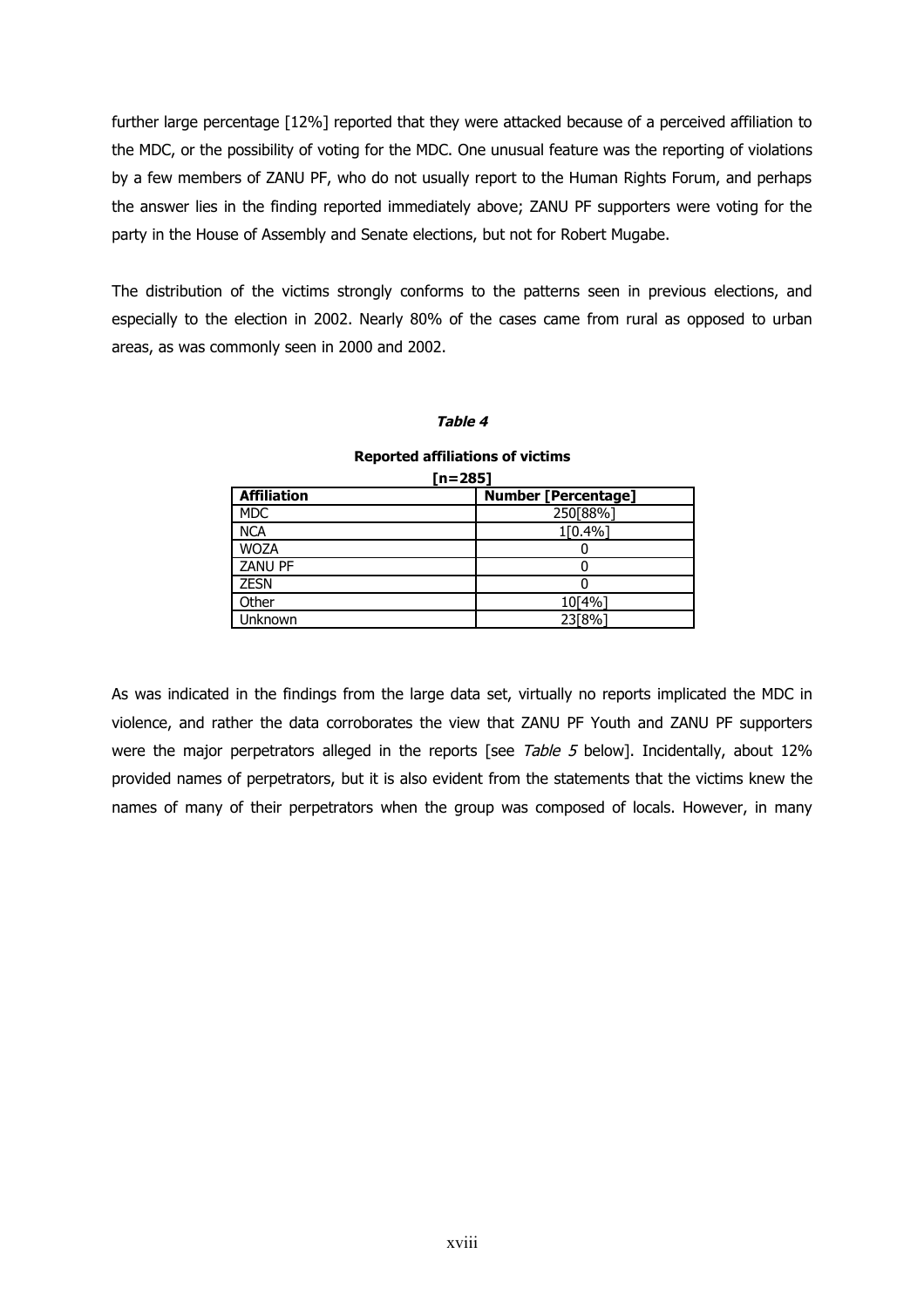cases, it also evident that the perpetrators were not local, as was also frequently reported in reports of previous elections.

#### **Table 5**

#### **Reported affiliation of alleged perpetrators [n=285][19](#page-18-0)**

| 111–20J I                       |            |
|---------------------------------|------------|
| <b>Alleged Perpetrator</b>      | Number [%] |
| <b>CIO</b>                      | 11[4%]     |
| <b>MDC</b>                      | 2[0.7%]    |
| <b>War Veterans</b>             | 45[16%]    |
| Zimbabwe National Army [ZNA]    | 69[24%]    |
| ZANU PF Youth                   | 102[36%]   |
| ZANU PF Supporter               | 77[27%]    |
| Zimbabwe Republic Police        | 43[15%]    |
| Zimbabwe Republic Police [CID]  | 10[4%]     |
| Zimbabwe Republic Police [Riot] | 10[4%]     |
| Unknown                         | 24[8%]     |

As was seen in past elections, non-state actors – ZANU PF and war veterans – were overwhelmingly named as the perpetrators,<sup>[20](#page-18-1)</sup> but it is unusual on past experience to see the ZNA mentioned so frequently, supporting the notion that the ZNA has been intimately involved in the violence. The smaller data set showed the ZNA as much more frequent perpetrators than the larger data set, but, on either data set, the ZNA are mentioned much more frequently than in previous election reports. At indicated above, the MDC was hardly mentioned, and, interestingly in relation to the Zimbabwe government's allegations about MDC violence, only in cases of intra-party violence, and the few ZANU PF supporters that reported to the Human Rights Forum also mentioned intra-party conflict as the major reason for the violation. Thus, the evidence from the legal statements strongly supports the earlier finding that the violence is systematic in its application, and, although mostly against one political party, the MDC, almost exclusively so.

Since the legal statements provided both times and places for the alleged violations, it was possible to examine the notion that state and non-state actors were allegedly operating in concert. Most significant were the very reports of the involvement of the ZNA and all other groups, as the ZNA has

<span id="page-18-0"></span><sup>&</sup>lt;sup>19</sup> Note that the number of perpetrators does not add up to 100%, as there was frequently more than one type of alleged perpetrator involved in an incident.

<span id="page-18-1"></span><sup>20</sup> Here see Zimbabwe Human Rights NGO Forum (2000), *Who is responsible? A preliminary analysis of pre-election violence in Zimbabwe*, HARARE: ZIMBABWE HUMAN RIGHTS NGO FORUM; Zimbabwe Human Rights NGO Forum (2001), Who was responsible? A consolidated analysis of pre-election violence in Zimbabwe, HARARE: ZIMBABWE HUMAN RIGHTS NGO FORUM; Zimbabwe Human Rights NGO Forum (2002), *"Are They Accountable?: Examining alleged violators and their violations pre and post the Presidential Election March 2002",* HARARE: ZIMBABWE HUMAN RIGHTS NGO FORUM.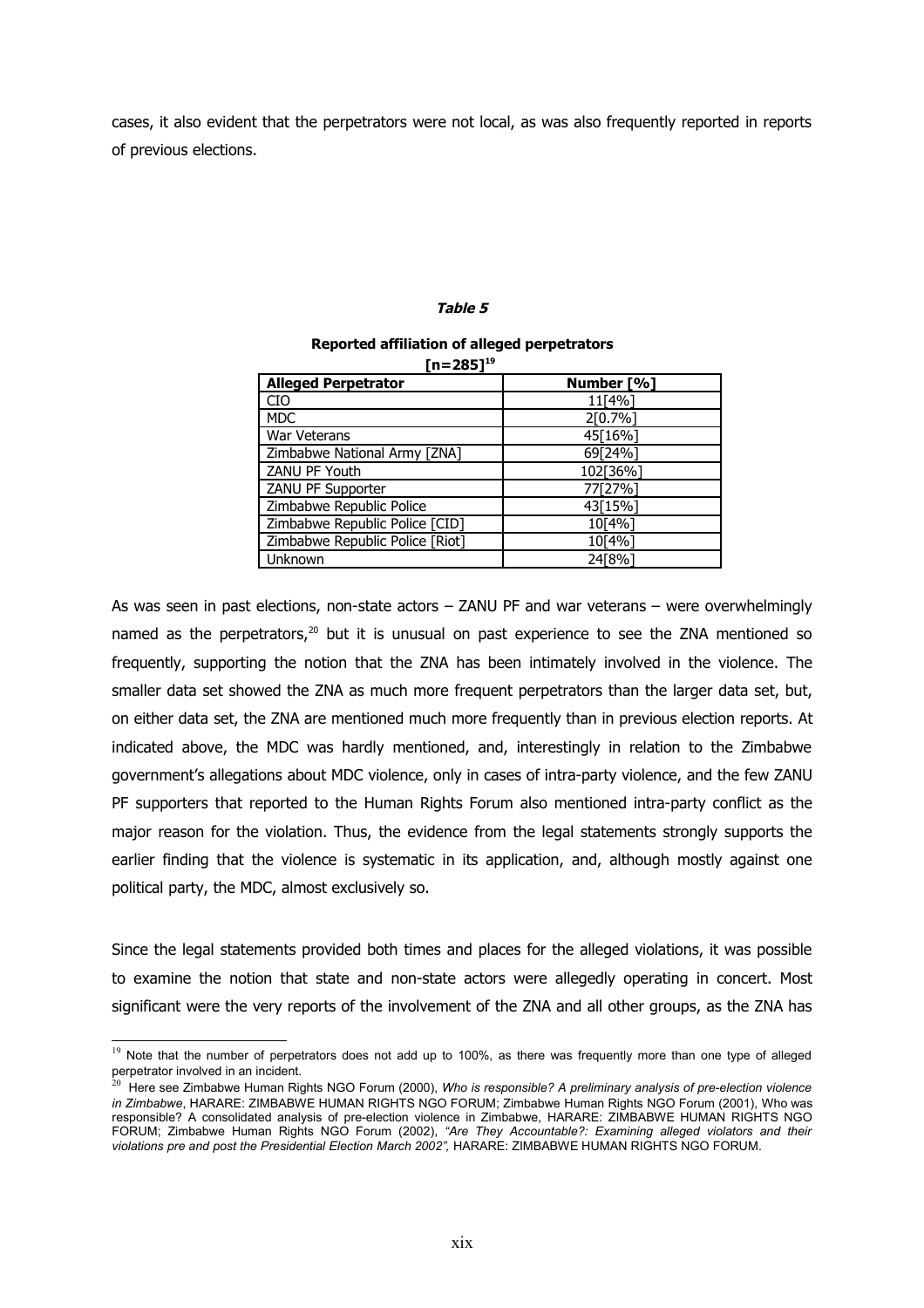not previously been identified in violence during elections with such a high frequency, and this strongly supports the many allegations in the press and media that the military have a controlling role in the violence, probably under the direction of the JOC. The reports of the involvement of the ZNA have occurred outside of any formally proclaimed state of emergency or martial law, and hence their presence in civilian life is unlawful and unconstitutional, never mind their involvement in alleged gross human rights violations.

This finding, of the involvement of both state and non-state agents in alleged violations, does not imply that all these separate groups were always present together, but rather that there were significant combinations on a regular basis. For example, the illustrative case below shows the interaction between these various groups.

Before the March 29 election, on the 16/03/08, a soldier (NAME PROVIDED) and council candidate Zanu PF (NAME PROVIDED) came to my house and gave me a strong warning to stop campaigning for MDC. They took me to Muzarabani Community Hall and beat me up with metal bars under the feet and on the lower leg. I sustained serious wounds and was treated at St Alberts. They detained me for two days and released me. They would give me water no food. The leg is still painful. I did not stop my campaigns and was a polling agent during the elections. Then the second time, on Sunday 04/05/08, Zanu PF youths came to my house together with senator (NAME PROVIDED) and Mm (NAME PROVIDED), they were so many. I sneaked out of the house and disappeared without them noticing. They knocked on my door and my wife came out. I heard her screaming and being beaten. I could see from a distance. They told my wife that they are looking for me and want to kill me this time. I did not have money to leave home as the money was burnt in the house. On 06/05/08, I went to Muzarabani to look for money and assistance so I could leave as I was fearing for my life. There I saw Mu (NAME PROVIDED), a Zanu PF, who told the youths that  $X$  is here. The youths came and apprehended me and then took me to their base. There, I and 8 other MDC supporters were detained and beaten. I was also detained and beaten under feet, on the buttocks and in the palms of our hands. During the periods anybody, i.e. Zanu PF, would call us and beat us. In the morning, everyday around 3am, most of the youths would go and wait for buses coming from further taking any food on the bus claiming that nothing should go to Harare because the people there are MDC. They would go with an MDC youth to help identify the other MDC youths escaping and force them to disembark and take them to the base to be beaten and detained. Today in the morning as they were beating us a policeman who I know came and then lied to them and said I have a pending case with the police and that he wanted to take me. I managed to escape and got a lift to Harare around 6. My whole body is painful from the beatings. I am worried about my family at home.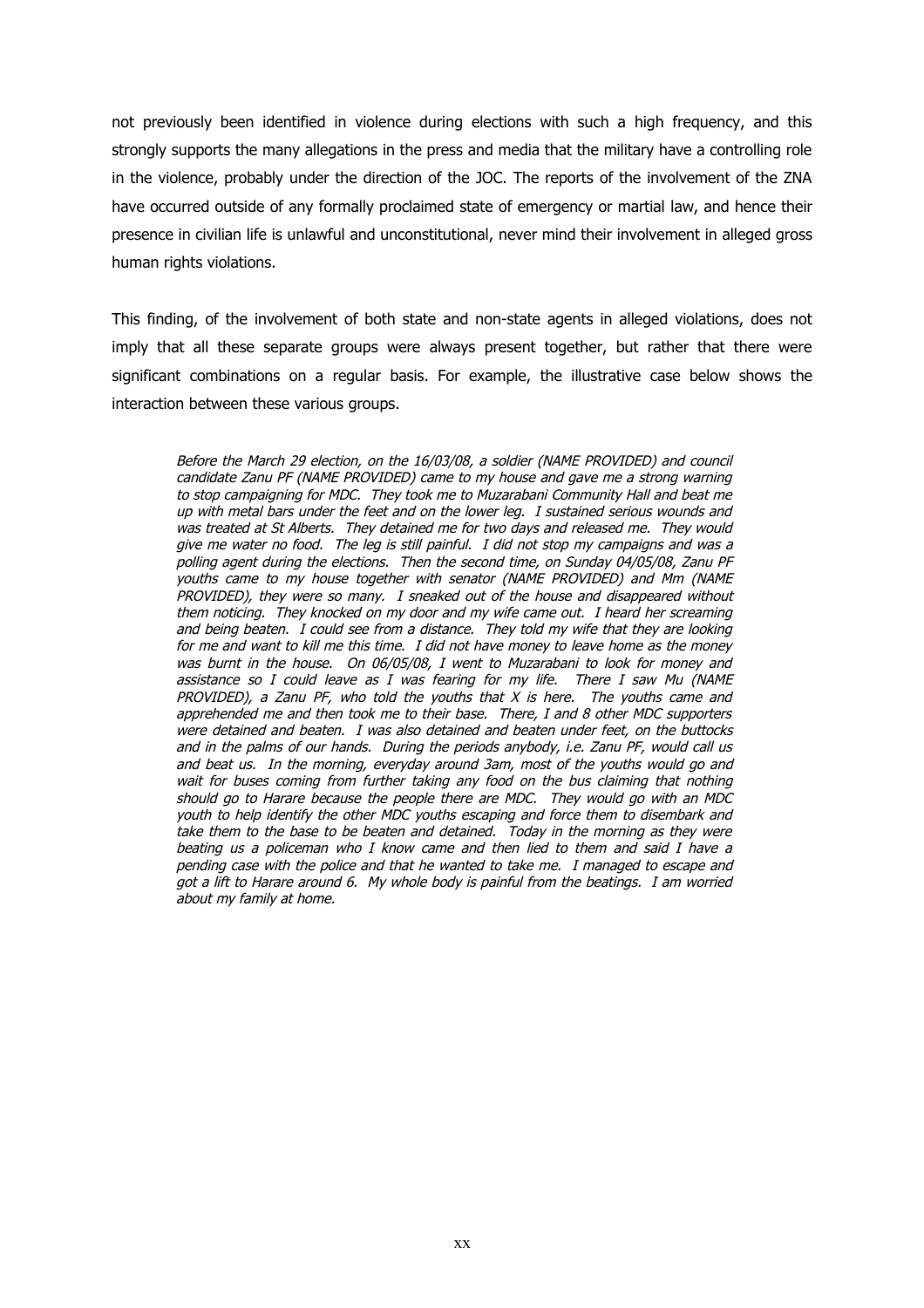The violations alleged by the victims were not trivial, as can be seen from Table 6.

### **Table 6**

#### **Alleged violations reported [n=285]**

| n= 285                   |            |  |  |  |  |
|--------------------------|------------|--|--|--|--|
| <b>Alleged Violation</b> | Number [%] |  |  |  |  |
| Abduction                | 5[2%]      |  |  |  |  |
| Assault                  | 78[27%]    |  |  |  |  |
| Assault [GBH]            | 210[74%]   |  |  |  |  |
| Destruction of property  | 46[16%]    |  |  |  |  |
| Theft                    | 46[16%]    |  |  |  |  |
| Unlawful arrest          | 6[2%]      |  |  |  |  |
| Unlawful detention       | 36[13%]    |  |  |  |  |

The average number of different violations per person reported was 2.1 [sd.1.3], and a total of 40 [14%] reported being displaced [see Table 7 below]. There are also an appreciable number of witnesses [31; 11%.8] to the violations reported, with a good number of names provided by the victims.

Of the serious assaults – assault with intent to do grievous bodily harm, or aggravated assault – many would be classified as torture. The most common abuses were beatings [with fists and hands] and severe beatings [using some instrument]. As can be seen from Table  $6$  above, serious beatings [assault GBH] were markedly more common than beatings [assault], which is markedly different to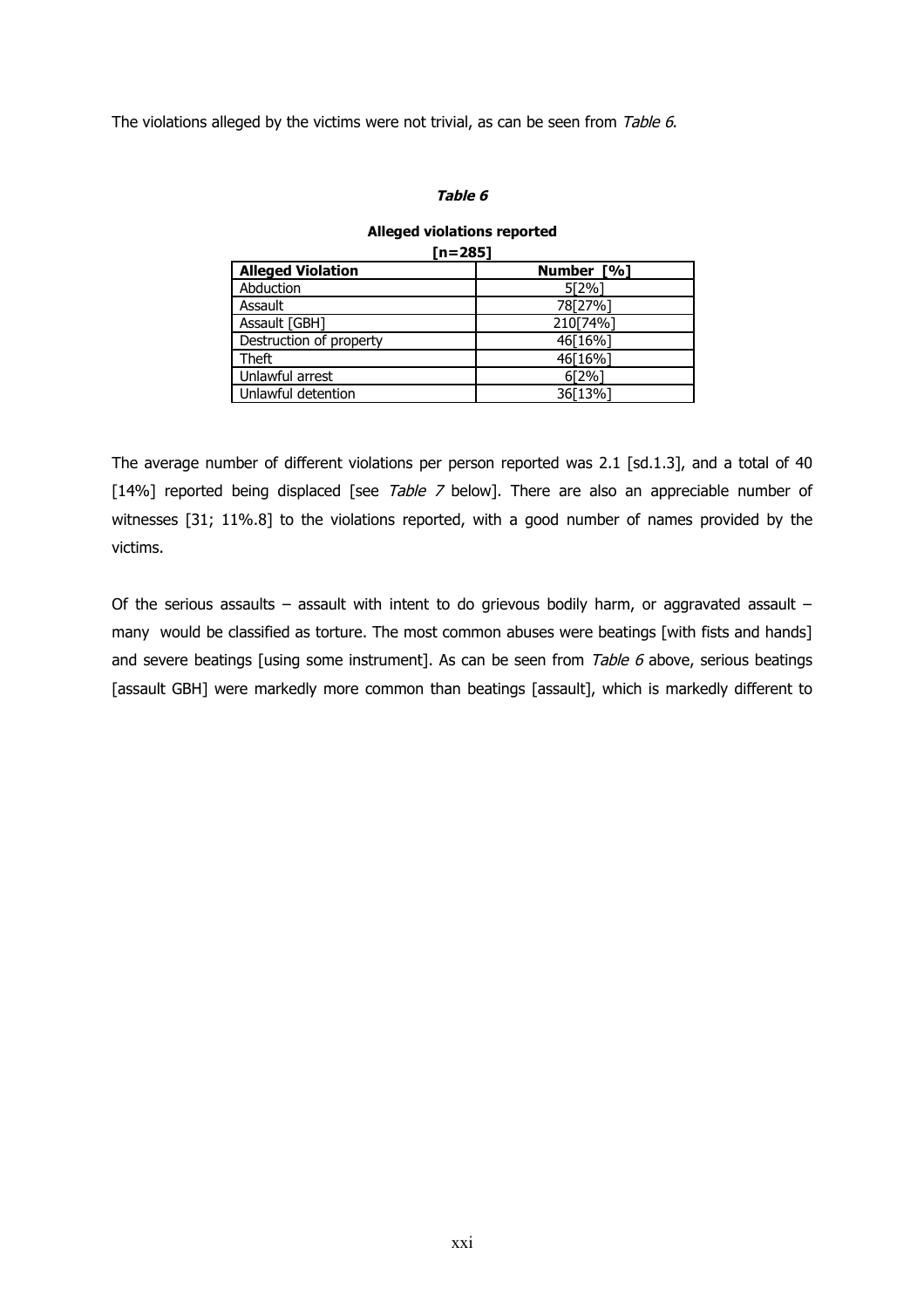the findings of previous reports, and suggests a very serious escalation in the type of violence being perpetrated.

The threats preponderantly referred to elections; either because a person supported the MDC, or had voted for the MDC, or would still vote for the MDC. The destruction of property was very high, and mostly referred to the burning of houses, often accompanied by the theft of property, agricultural produce and livestock. The general effect was to make the victims indigent and mostly resulted in their being displaced.

## **Table 7**

#### **Frequency of torture and torture types reported.**

| $[n=210]$         |            |  |  |  |
|-------------------|------------|--|--|--|
|                   | Number [%] |  |  |  |
| Torture           | 92[44%]    |  |  |  |
| Types of Torture: |            |  |  |  |
| Asphyxiation      | 20[10%]    |  |  |  |
| <b>Burns</b>      | 4[2%]      |  |  |  |
| Death threats     | 2[1%]      |  |  |  |
| Displaced         | 40[19%]    |  |  |  |
| Falanga           | 8[4%]      |  |  |  |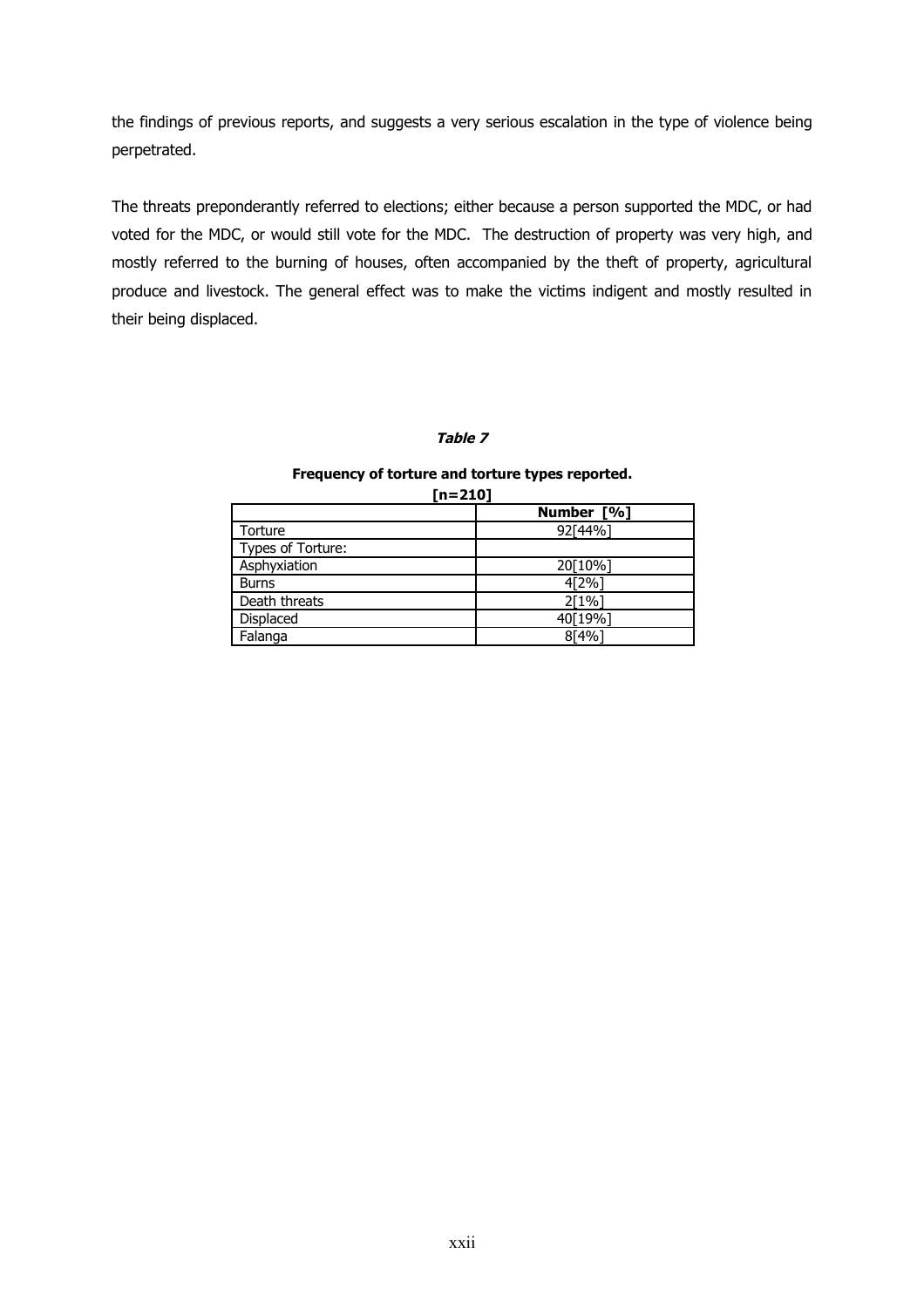| Intimidation      | 187「89%  |
|-------------------|----------|
| <b>Threats</b>    | 102[49%] |
| Use of restraints | 7ſ3%     |

The inferred rates of torture, as a percentage of the assault [GBH] category, were still high [44%], and higher than the overall rate recorded by the Human Rights Forum [see Table 1 above], but not as high as the rate as that reported earlier in Figure 5.<sup>[21](#page-22-0)</sup> Both falanga and the use of restraints – both shown in the case reported above – were found, and these are highly indicative of torture, but, as indicated above, the major abuse reported was severe beatings. Displacement was included as this can be plausibly described as a form of psychological torture, and it is worth commenting that no attempt was made to quantify psychological torture, but this has been well-described in previous reports.<sup>[22](#page-22-1)</sup>

<span id="page-22-0"></span> $21$  The actual rate of torture is undoubtedly higher, as was reported in the analysis of the larger data set, but the more conservative estimate emerged due to the lack of detail in the statements. Strict conformity with the definition in the UN Convention Against Torture meant that, in many cases of aggravated assault, torture could not be concluded from the information. However, the information clearly established aggravated assault.

<span id="page-22-1"></span><sup>&</sup>lt;sup>22</sup> See IRCT (2000), *Organised Violence and Torture in Zimbabwe, 6th June 2000*, Copenhagen and Harare, COPENHAGEN & HARARE: IRCT & AMANI TRUST; IRCT (2001) *Organised Violence and Torture in Zimbabwe, 24th May 2001*, Copenhagen and Harare, COPENHAGEN & HARARE: IRCT & AMANI TRUST.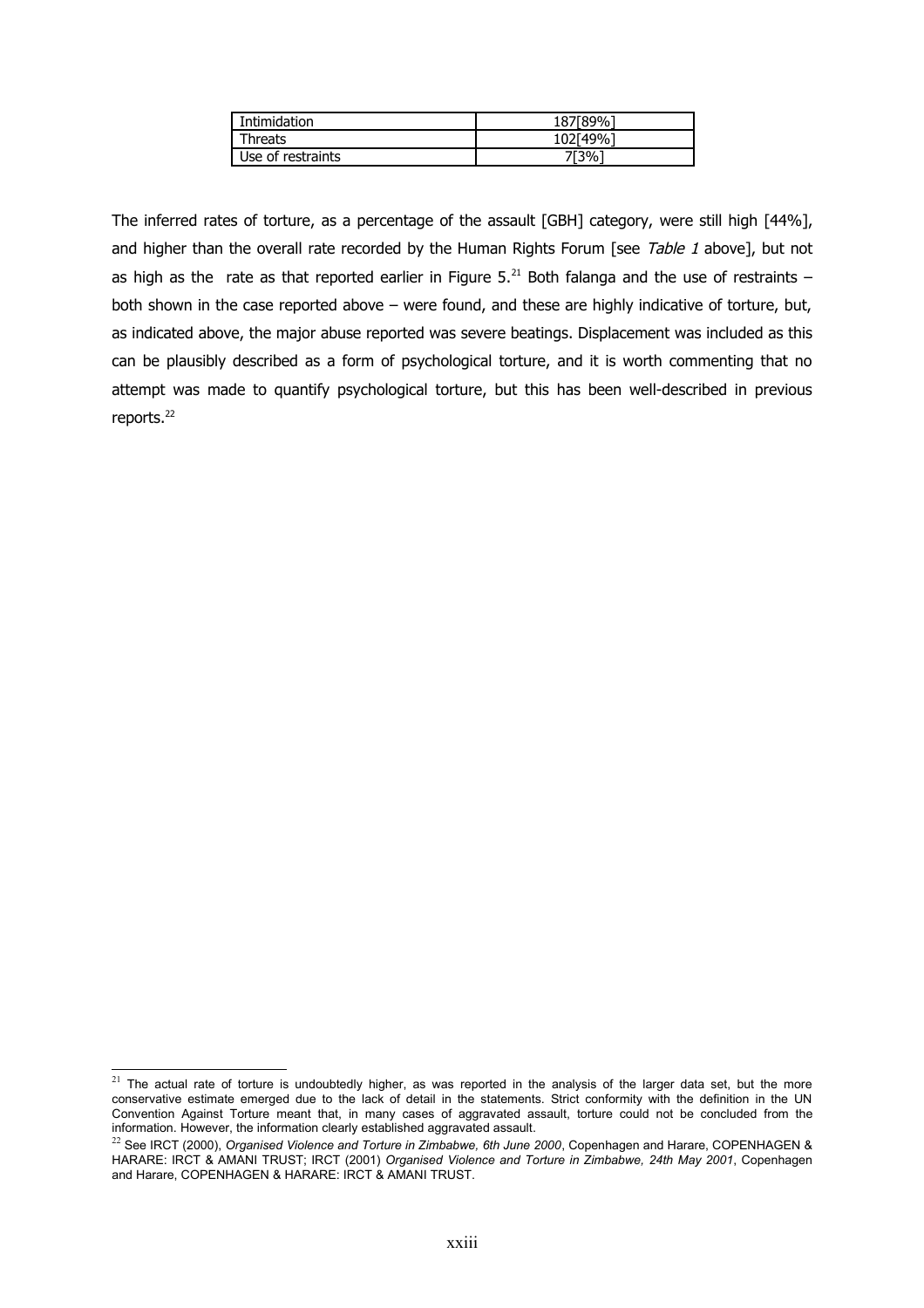Altogether the findings from the analysis of this smaller data set corroborate both the findings of the larger Human Rights Forum data set, as well as the findings of the other recent reports from the Solidarity Peace Trust and the Zimbabwe Peace Project. The findings clearly suggest, at the very least, a very serious decline in the human rights climate in Zimbabwe.

## **Conclusions**

On the basis of the evidence before the Human Rights Forum, and summarised above, it is clear that very serious human rights violations have taken place since the March 2008 poll. As was indicated by the analysis of the larger data set available to the Human Rights Forum, a number of conclusions could be drawn:

• Violations are widespread across the country;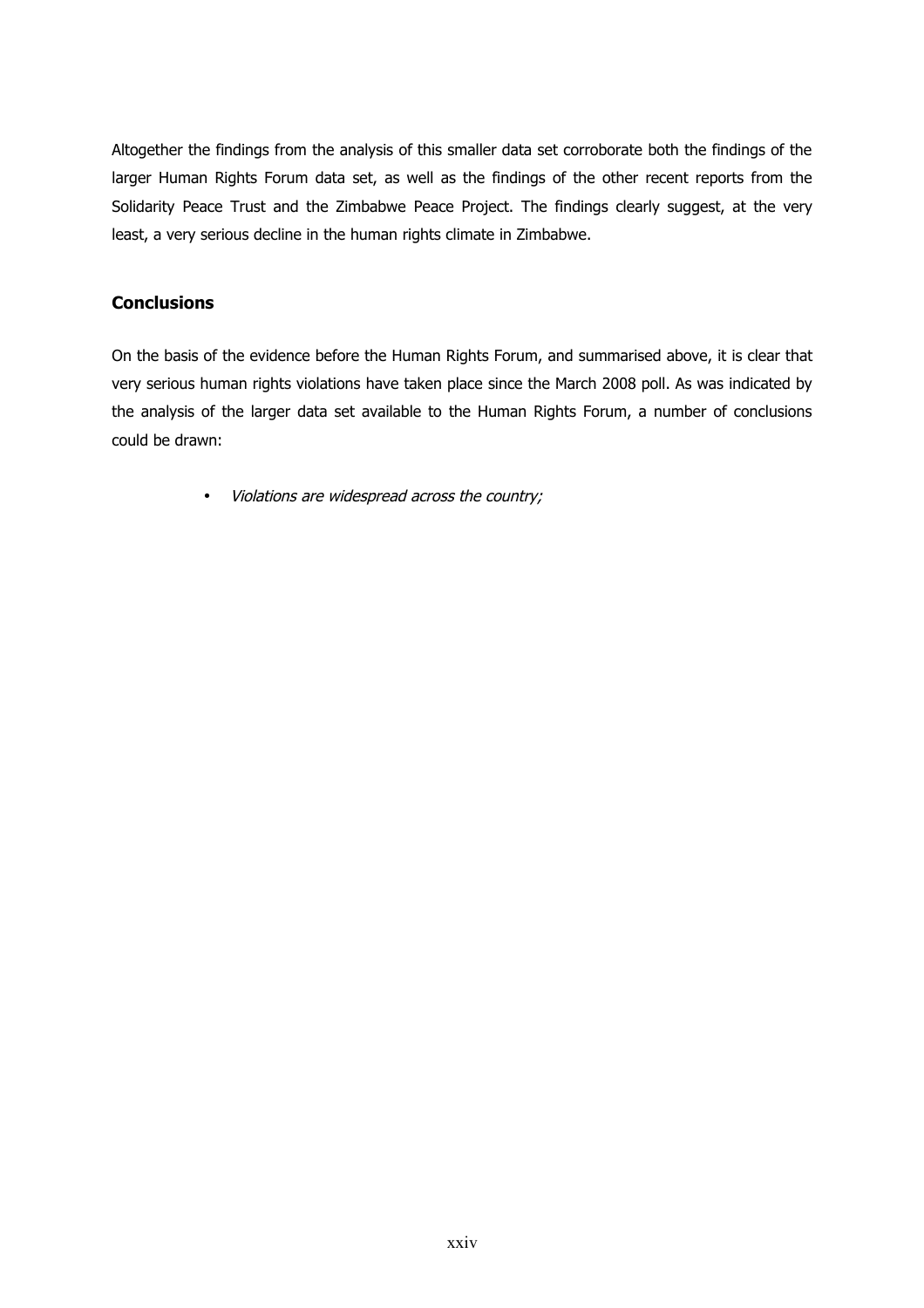- the alleged victims are disproportionately drawn from one group, which suggests strongly <sup>a</sup> systematic campaign of violence;
- both state agents and ZANU PF supporters are mentioned with high frequency, and frequently acting in concert;
- serious gross human rights violations are very common, with torture being the most common.

As could be seen from the analysis of the smaller data base, all these conclusions are strongly corroborated, and give clear support to the earlier conclusion of the Human Rights Forum; that the violence indicates that crimes against humanity have been and are being committed. As the Human Rights Forum commented in its report of 5 May 2008:

> So the suggestion that crimes against humanity  $-$  the widespread, systematic and planned use of torture  $-$  are being perpetrated by a regime that may well no longer have a legitimate basis for continuing in government (and may well be avoiding handing over government) is a situation that deserves a more determined response from SADC and the AU than has been the case to date. $^{23}$  $^{23}$  $^{23}$

Thus, the evidence before the Human Rights Forum corroborates all the recent reports, and indicates that state agents and supporters of ZANU PF are allegedly the preponderant perpetrators of these violations. The responsibility of the Zimbabwe government for protecting its citizens' stands seriously questioned, and even more so given the utterances of the most senior government and political figures that there is a situation akin to a war. $^{24}$  $^{24}$  $^{24}$  There is an urgent need for the international community, and especially SADC, to bring the strongest possible pressure to bear on the Zimbabwe government to obey its constitutional responsibility, to ensure that all state agents act within the law, and that all proxy militia groups and party supporters are brought under civilian control, and, if this last is not possible, then there is the need for an international peace keeping force as some international leaders have suggested.

Zimbabwe stands on a knife edge, with the possibility of even greater violence erupting, and this is a situation about which the Zimbabwe Human Rights NGO Forum has continually and consistently warned. It is no credit to South Africa and SADC that they have consistently blocked discussion about gross human rights violations at international venues and forums, for their failure to do so has undoubtedly encouraged the Government of Zimbabwe and its supporters to believe that they can act with impunity.

<span id="page-24-0"></span><sup>&</sup>lt;sup>23</sup> See again Human Rights Forum (2008), *Can the elections in Zimbabwe be Free and Fair*? Paper produced by the Research and Advocacy Unit [RAU] for the Human Rights Forum, HARARE: ZIMBABWE HUMAN RIGHTS NGO FORUM [page 11].

<span id="page-24-1"></span><sup>&</sup>lt;sup>24</sup> These statements and utterances by the Zimbabwe government and ZANU PF are not new, however, and have been a consistent feature of the political landscape in Zimbabwe since 2000. See here Zimbabwe Human Rights NGO Forum (2007), *Their Words Condemn Them: The Language of Violence, Intolerance and Despotism in Zimbabwe*, May 2007, HARARE: ZIMBABWE HUMAN RIGHTS NGO FORUM.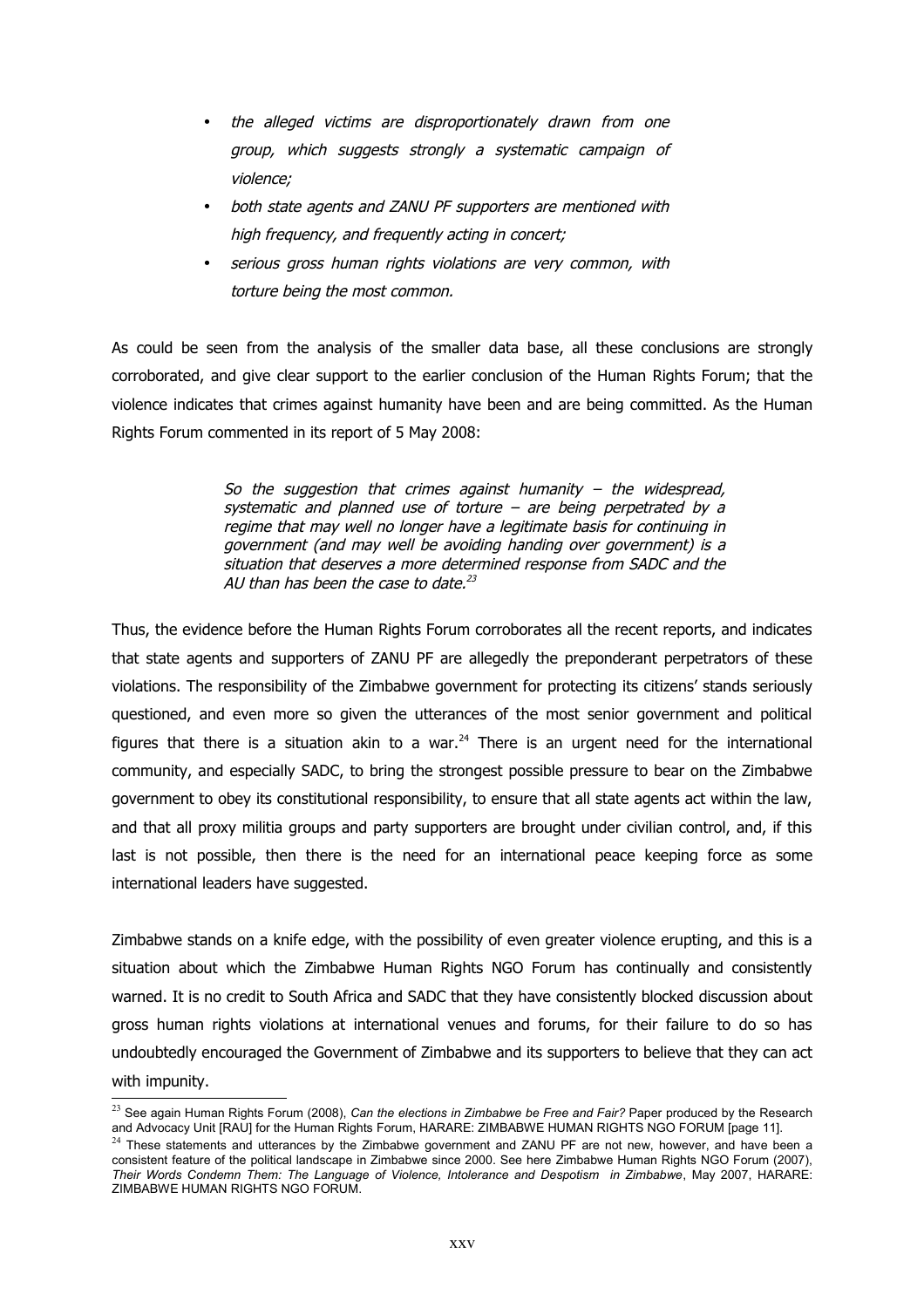It is also evident that it would not be possible to claim that the immediately completed Presidential Run-off bore the vaguest resemblance to a free and fair election under any electoral standards in the world. Unsurprisingly, the election has drawn widespread condemnation, and from within Africa itself for nearly the first time. However, it is not enough to condemn an election; there must be some expression of the reasons for concluding this, and here the violence, amongst other factors, is clearly understood to be of such magnitude that the election was given a failed grade before it even took place.

At this point in Zimbabwe's history, when the citizens through continuous peaceful means and the ballot of March 2008, have unequivocally stated their preference for the government of the future, this requires South Africa and SADC to act firmly in defence of the Zimbabwean people. As a recent analysis has pointed out,<sup>[25](#page-25-0)</sup> there is no political violence in Zimbabwe, merely crimes against humanity, and this requires more than the wringing of hands and rhetoric, but rather strong action in terms of the SADC Treaty, and especially the AU Constitutive Act that specifically enjoins the African Union to take action in cases of war crimes, genocide, or crimes against humanity. The Human Rights Forum would not claim that the violence described above is genocide, which has been loosely argued in recent months, but it would assert, on the basis of the evidence before it, that crimes against humanity have been committed in Zimbabwe.

#### **Appendix 1**

|                     | Won by     | Won by         | MDC[MT]<br>vote | <b>ZANU PF</b><br>vote | <b>MDC</b><br>winning | <b>ZANU PF</b><br>winning | No of     |
|---------------------|------------|----------------|-----------------|------------------------|-----------------------|---------------------------|-----------|
| <b>Constituency</b> | <b>MDC</b> | <b>ZANU PF</b> | share           | share                  | margin                | margin                    | incidents |
| Mutoko<br>South*    |            | 1              | 2897            | 10795                  |                       | 7898                      | 29        |
| Harare East         | 1          |                | 8377            | 2587                   | 5790                  |                           | 24        |
| Harare South        |            | $\mathbf{1}$   | 4489            | 7111                   |                       | 2622                      | 24        |
| Makonde*            |            | 1              | 1254            | 6526                   |                       | 5272                      | 19        |
| Mutoko<br>North*    |            | 1              | 3163            | 6922                   |                       | 3759                      | 15        |
| Mutare              | 1          |                | 7284            | 2322                   | 4962                  |                           | 13        |
| Chikomba*           | 1          |                | 6062            | 4698                   | 1364                  |                           | 12        |
| Harare<br>Central   | 1          |                | 5944            | 1705                   | 4239                  |                           | 11        |
| Maramba<br>Pfungwe* |            | 1              | 1947            | 14916                  |                       | 12969                     | 10        |
| Harare North        | 1          |                | 6710            | 3135                   | 3575                  |                           | 9         |
| Murewa<br>North*    | 1          |                | 6468            | 7104                   | $-636$                | 636                       | 9         |
| Wedza North*        |            | 1              | 3586            | 6267                   |                       | 2681                      | 8         |
| Makoni South        | 1          |                | 6501            | 5230                   | 1271                  |                           | 7         |
| Epworth             | 1          |                | 6220            | 4758                   | 1462                  |                           | 6         |
| Goromonzi<br>*South | 1          |                | 6456            | 5305                   | 1151                  |                           | 5         |

**Distribution of incidents according to violence reported and constituency**

<span id="page-25-0"></span><sup>25</sup> See Pigou. P (2008), *Defining violation: Political violence or crimes against humanity?* Paper commissioned by the Research and Advocacy Unit, SITO: IDASA.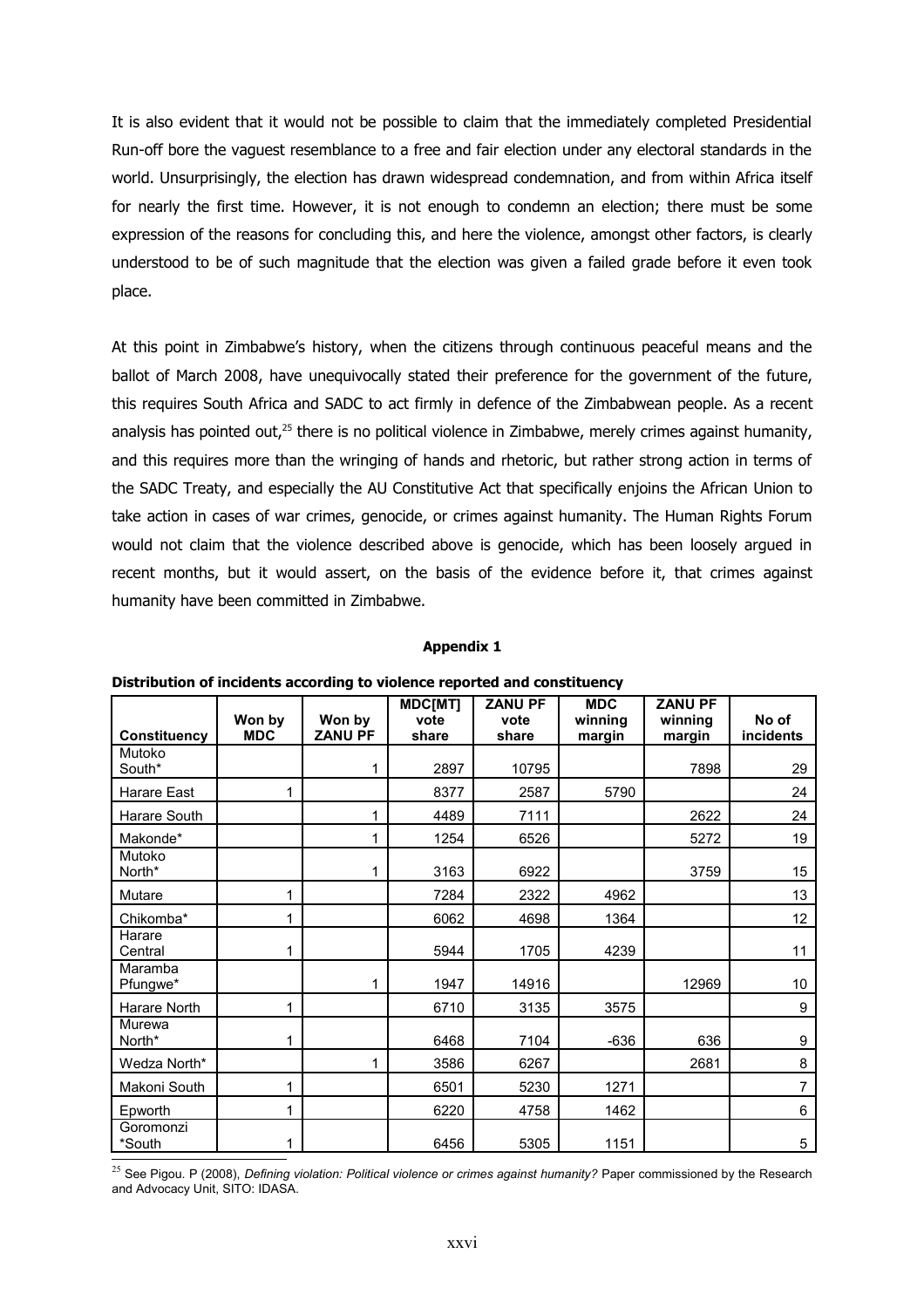| Dzivarasekwa              | 1  |              | 6374   | 2769   | 3605   |       | 5                       |
|---------------------------|----|--------------|--------|--------|--------|-------|-------------------------|
| Mabvuku                   | 1  |              | 7677   | 1901   | 5776   |       | $\overline{\mathbf{4}}$ |
| Mudzi North*              |    | 1            | 6593   | 8041   |        | 1448  | $\overline{\mathbf{4}}$ |
| Makoni North              | 1  |              | 5055   | 3657   | 1398   |       | $\overline{\mathbf{4}}$ |
| <b>Budiriro</b>           | 1  |              | 11880  | 2270   | 9610   |       | 3                       |
| Mutasa South              | 1  |              | 8207   | 3409   | 4798   |       | 3                       |
| Glen Norah                | 1  |              | 7030   | 1139   | 5891   |       | 3                       |
| St Mary's                 | 1  |              | 6508   | 2464   | 4044   |       | 3                       |
| Marondera<br>East*        |    | 1            | 2268   | 6513   |        | 4245  | 3                       |
| Headlands                 |    |              | 4235   | 7257   |        | 3022  | $\overline{c}$          |
| Kuwadzana                 | 1  |              | 8763   | 2048   | 6715   |       | $\overline{c}$          |
| Kadoma<br>Central*        | 1  |              | 8180   | 2738   | 5442   |       | $\overline{c}$          |
| Mbare                     | 1  |              | 7520   | 6121   | 1399   |       | $\overline{c}$          |
| Rushinga *                |    | 1            | 3772   | 14264  |        | 10492 | $\overline{2}$          |
| Zvimba East*              |    | 1            | 3554   | 5197   |        | 1643  | $\overline{2}$          |
| Mt Darwin<br>North*       |    | 1            | 3507   | 11046  |        | 7539  | $\overline{c}$          |
| Hurungwe<br>West*         |    | 1            | 2928   | 5639   |        | 2711  | $\overline{\mathbf{c}}$ |
| Hurungwe<br>East*         |    | 1            | 1573   | 9465   |        | 7892  | $\overline{c}$          |
| Warren Park               | 1  |              | 9652   | 1894   | 7758   |       | 1                       |
| <b>Glen View</b><br>South | 1  |              | 9158   | 1273   | 7885   |       | 1                       |
| Nyanga North              | 1  |              | 8312   | 3931   | 4381   |       | 1                       |
| <b>Bikita East</b>        | 1  |              | 7784   | 5373   | 2411   |       | 1                       |
| Zengeza                   | 1  |              | 7570   | 3042   | 4528   |       | 1                       |
| Chitungwiza               | 1  |              | 7539   | 2073   | 5466   |       | 1                       |
| Kariba*                   | 1  |              | 7090   | 5502   | 1588   |       | 1                       |
| Gutu East                 | 1  |              | 6306   | 4688   | 1618   |       | 1                       |
| Mbire                     |    | 1            | 6137   | 9610   |        | 3473  | 1                       |
| Magunje*                  |    | 1            | 4264   | 4587   |        | 323   | 1                       |
| Mazowe<br>South*          |    | 1            | 4052   | 4109   |        | 57    | $\mathbf{1}$            |
| Muzarabani*               |    | $\mathbf{1}$ | 3913   | 7691   |        | 3778  | $\mathbf{1}$            |
| Chegutu<br>East*          |    | 1            | 2724   | 9222   |        | 6498  | $\mathbf{1}$            |
| Mt Darwin<br>South*       |    | 1            | 2698   | 9105   |        | 6407  | $\mathbf{1}$            |
| Totals:                   | 27 | 19           | 265946 | 257419 | 107491 | 95365 | 265                     |

**\*denotes constituency in a Mashonaland Province**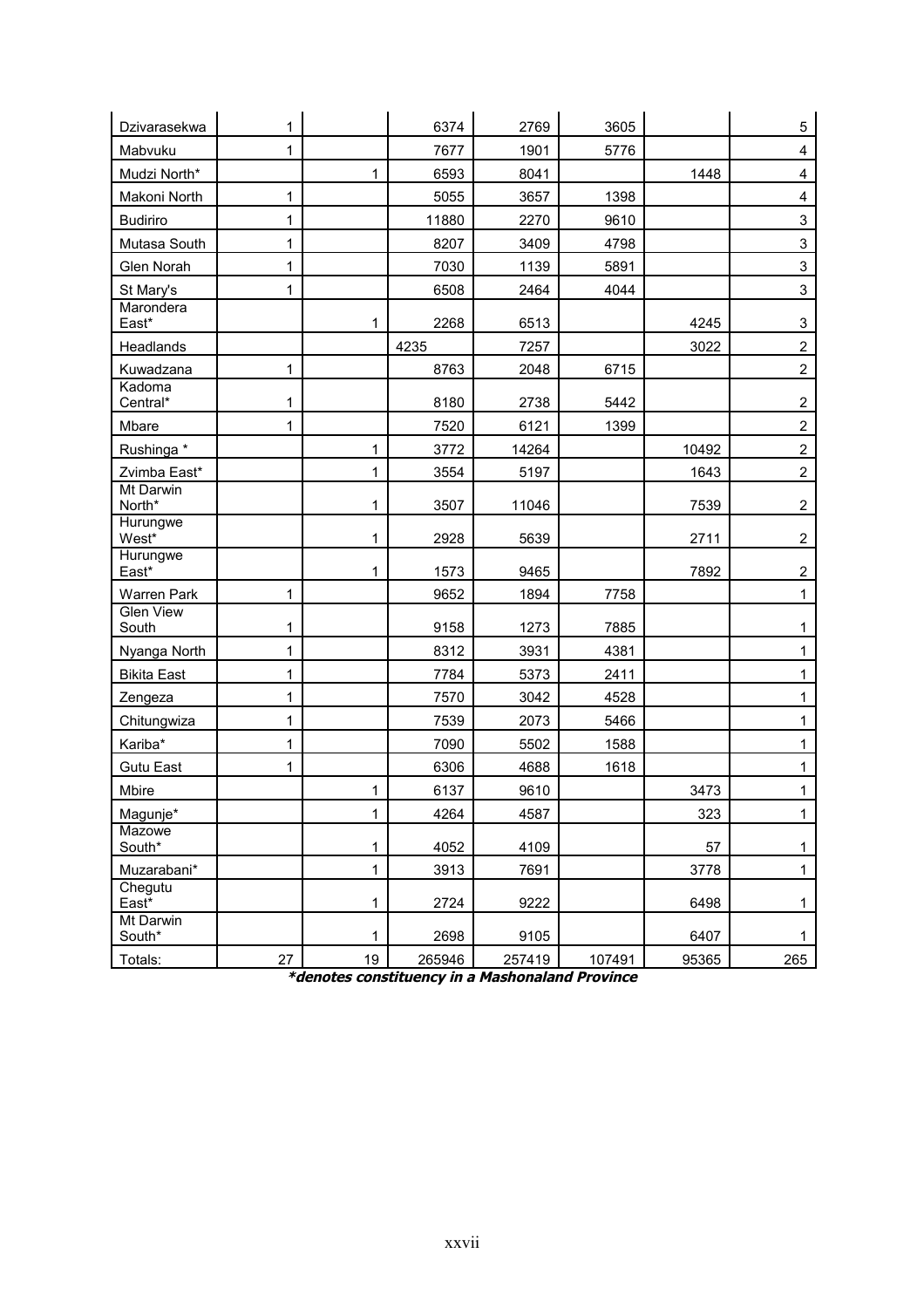## **Appendix 2**

## **Post Election violence: The context**

Although the March 2008 poll was probably the most peaceful election held in Zimbabwe since 1980, the aftermath has produced a crisis of major proportions. Shocked by their rejection at the polls, ZANU PF immediately began a process of damage control, and this was covered in detail by the Human Rights Forum in its report of 5 May 2008. The most important aspect of this aftermath lay in the delay over the publication of the results of the Presidential poll, which remained unknown for over a month, and were only finally released on 2 May 2008. The point at issue was whether Morgan Tsvangirai had won with a mere majority or an absolute majority. If the former was the case, it would be necessary to hold a Run-off between the top two candidates in the Presidential poll, and hence a contest between Morgan Tsvangirai and Robert Mugabe. If the latter, Morgan Tsvangirai immediately should then have been appointed President of Zimbabwe.<sup>[26](#page-27-0)</sup>

As it transpired, the Zimbabwe Electoral Commission [ZEC] announced that Morgan Tsvangirai had won with 47.9% of the vote to 43.2% for Robert Mugabe, although, and contrary to the procedures for all the other three elections, ZEC did not release the detailed results for the Presidential poll. This clearly gave rise to all manner of speculations about whether this result was accurate or stage-managed.<sup>[27](#page-27-1)</sup> Whether this was the case or not, there was nonetheless the very clear demonstration that ZANU PF and Robert Mugabe had been rejected by the Zimbabwean electorate, and considerable scepticism about whether ZANU PF and Robert Mugabe could win the second round, particularly if all the voters that had polled for Simba Makoni moved their allegiance to Morgan Tsvangirai. In very simple terms, if Simba Makoni's 8.3% [according to ZEC] of the vote shifted to Tsvangirai, then the latter would win with 56% of the vote, and he would be the next President of Zimbabwe, and the MDC would form the new government.<sup>[28](#page-27-2)</sup>

The MDC initially indicated that it had won the Presidential election outright, and declared no need for a Run-off. The party subsequently stated that it would participate, but under duress. There was enormous pressure for the MDC to participate, but also a growing constituency arguing in favour of abandoning the Run-off for negotiations for a power sharing arrangement.

<span id="page-27-0"></span><sup>&</sup>lt;sup>26</sup> See SITO (2008), The Inconvenient Truth. A complete guide to the delay in releasing the results of Zimbabwe's presidential *poll.* Prepared by Derek Matyszak of the Research and Advocacy Unit, Zimbabwe. IDASA: PRETORIA; SITO (2008), *THE INCONVENIENT TRUTH (PART II). A complete guide to the recount of votes in Zimbabwe's "harmonised" elections.* Derek Matyszak, Research and Advocacy Unit, Zimbabwe. IDASA: PRETORIA.

<span id="page-27-1"></span><sup>27</sup> See SITO (2008), *ZIMBABWE ELECTIONS 2008. Examining The Popular and Presidential Choice - Hiding or Run Off?* IDASA: PRETORIA; SITO (2008), *What happened in the Presidential election?* Research & Advocacy Unit, Zimbabwe. IDASA: PRETORIA.

<span id="page-27-2"></span><sup>&</sup>lt;sup>28</sup> A recent opinion from the Southern African Litigation Centre [SALC] suggests a more serious problem: in terms of Zimbabwe's electoral law, and because of the delay in the run off, Morgan Tsvangirai should be appointed President as a result of his having the majority. Here see *Ex Parte*: SOUTHERN AFRICA LITIGATION CENTRE. In re: THE PROCEDURES GOVERNING THE DETERMINATION AND DECLARATION OF THE PRESIDENT IN THE EVENT OF AN UNLAWFUL RUNOFF; SOUTHERN AFRICA LITIGATION CENTRE. LAWFULNESS OF ZIMBABWE PRESIDENTIAL RUN-OFF.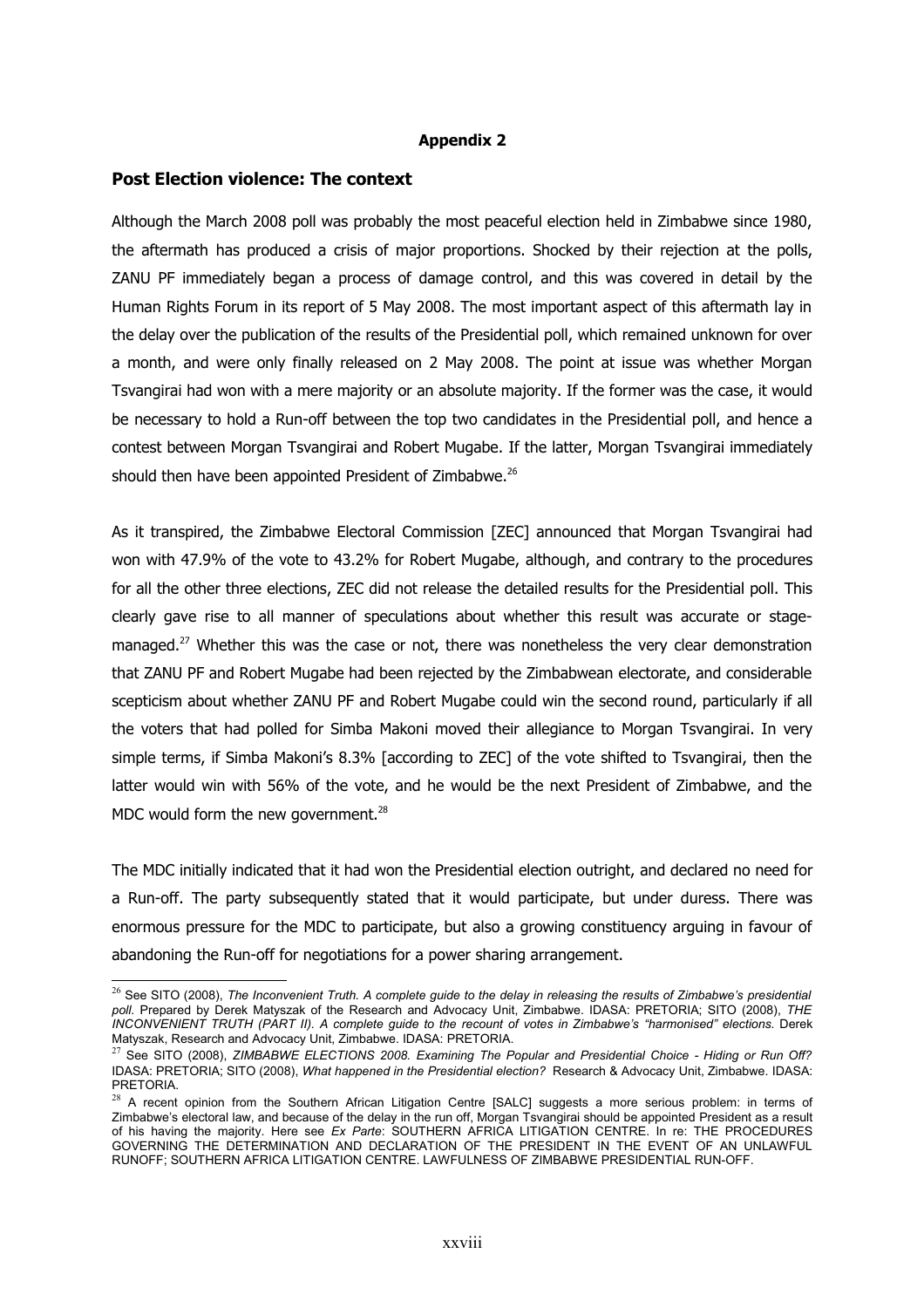The response to the election loss from ZANU PF was predictable. Declaring that this rejection was tantamount to war, an attempt by former colonial powers to regain control of the country, ZANU PF began an aggressive campaign well ahead of the announcement of the date for the Run-off. The date was finally announced on 15 May 2008, but which time it was evident that violence had taken place in many parts of the country.<sup>[29](#page-28-0)</sup>

Whilst the violence was developing, both the President of the MDC, Morgan Tsvangirai, and the Secretary-General, Tendai Biti, undertook a world-wide campaign to seek support for a genuine, peaceful, free and fair election. Tendai Biti had been accused of treason by the Zimbabwe government for announcing the results of the March poll in advance of ZEC, and there were reports of significant threats to Morgan Tsvangirai's life. Here it must be borne in mind that, if either of the two candidates to the Run-off died, or withdrew from the poll, the other would automatically succeed to the Presidency, so any threat to either candidate was clearly significant, and the threats to both the above MDC officers were not trivial: threats about prosecution for treason, which carries the death sentence – no matter how specious - or assassination, are not trivial. Given the many reports of abductions, torture, and summary executions emerging in the press and media, the caution adopted by the MDC leadership was justified, but, in the end, Morgan Tsvangirai returned to Zimbabwe to campaign for the Run-off.

In the meantime, the reports of massive violence were so disturbing that the SADC mediator, President Thabo Mbeki of South Africa, dispatched a high-level mission to investigate them. It is alleged that the mission was deeply disturbed by what it learned, but the report was never made public, presumably in keeping with the general policy of "quiet diplomacy". The Zimbabwe Association of Doctors for Human Rights [ZADHR], a member organization of the Human Rights Forum, issued several reports detailing the horrific injuries being treated by its members. ZADHR's most recent statement has pointed out that the medical services are in danger of being overwhelmed by the number of severe injuries that require treatment.

Against all the preparations for the Run-off, there was continual speculation about the need for a government of national unity [GNU], with one of the losing candidates in the Presidential poll, Simba Makoni, foremost amongst Zimbabweans arguing for this option, but supported by others.<sup>[30](#page-28-1)</sup> This was an option supported by a number of SADC countries. ZANU PF, whilst not wholly rejecting this option, indicated that it would only consider this in the aftermath of the Run-off, whilst the MDC stated that it

<span id="page-28-0"></span><sup>29</sup> See again Zimbabwe Human Rights NGO Forum (2008), *If you can't join them, beat them! Post-election violence in Zimbabwe. An alert of the Zimbabwe Human Rights NGO Forum & the Research and Advocacy Unit. 5 May 2008.* HARARE: ZIMBABWE HUMAN RIGHTS NGO FORUM.

<span id="page-28-1"></span><sup>30</sup> See Solidarity Peace Trust (2008), *Punishing Dissent, Silencing Citizens: the Zimbabwe Elections 2008*. 21 May 2008. JOHANNESBURG: SOLIDARITY PEACE TRUST.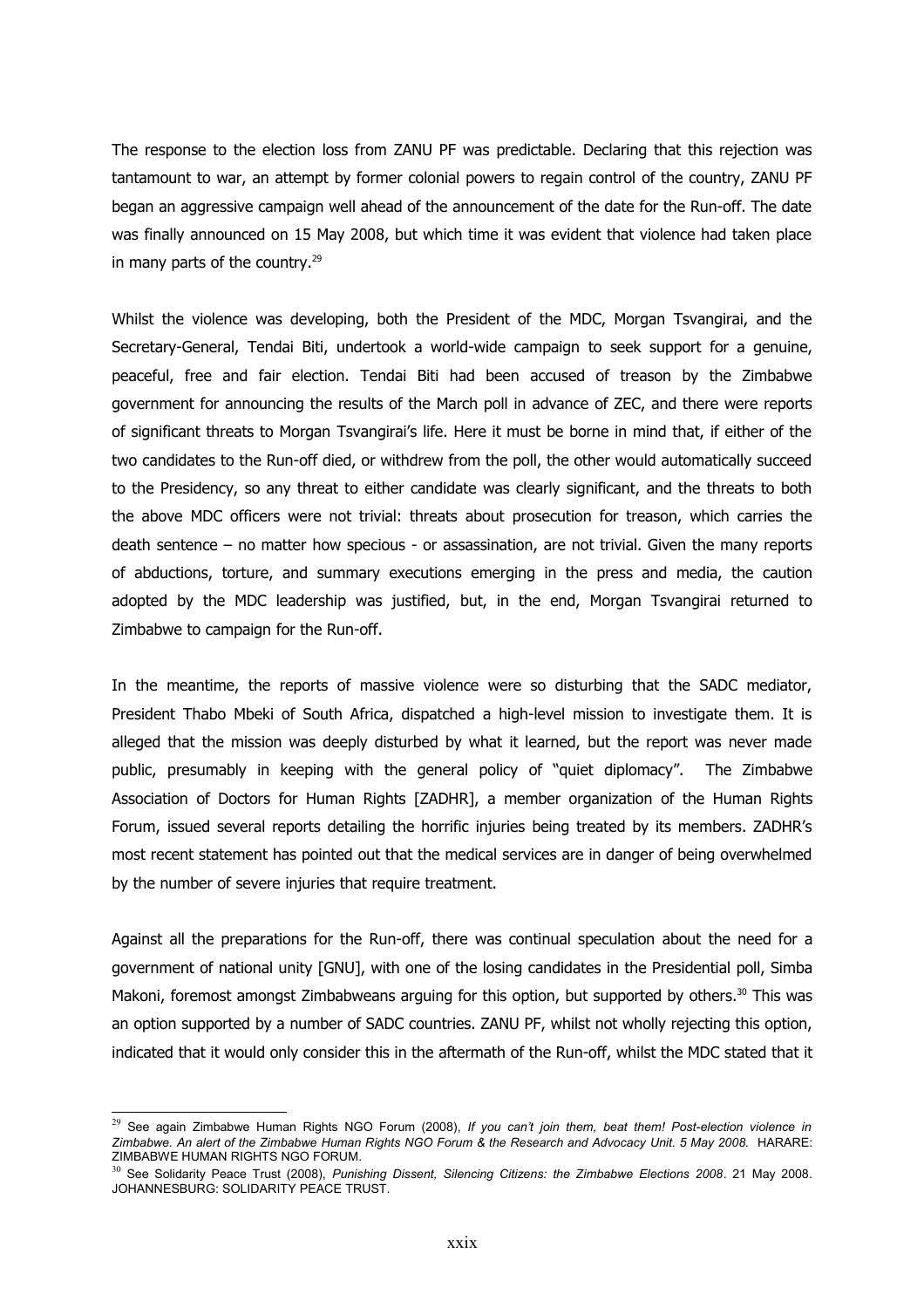was in favour of a "broad-based" government, led by the MDC as the winners in the March poll, and excluding Robert Mugabe.<sup>[31](#page-29-0)</sup>

While all these manoeuvres were going on, and against the background of the now catastrophic decline in the economy, as well as the escalating humanitarian crisis, the progress to the Run-off has continued. Increasing numbers of reports of violence have been received, with greater numbers of deaths being reported, and the Zimbabwe government response has been to escalate the crackdown against the MDC, through the harassment of Morgan Tsvangirai, and arrests of MPs and members, together with the banning of most MDC meetings and rallies. The government also announced a ban on all NGOs and humanitarian organizations, but ameliorated this by restricting the ban to all organizations concerned with "mobilising people", which means virtually all NGOs. It has further shrunk the media space, banning all MDC advertisements on radio, television, and the governmentinfluenced press, and vociferously propounded vicious anti-MDC propaganda.

The Zimbabwe government has also continued to allege that there is political violence, and has most recently asserted that the MDC is the major proponent of this violence. This is a tactic that has been used before – in the aftermath of the torture of many members of the MDC in March 2007 – but is one that is easily exposed.<sup>[32](#page-29-1)</sup> As was shown by the Human Rights Forum report, the allegations of MDC and civic violence was wholly false – most were accused of indulging in normal civic and democratic activity – and those arrested for violence were themselves the victims of torture, police brutality, and unlawful arrest and detention. It is also worth mentioning that there is ample evidence to demonstrate that the ZRP uses arrest and detention as a method of intimidation against both political party leaders and members of civil society organizations.<sup>[33](#page-29-2)</sup>

Whilst all concerned parties have recognised the extreme violence that has been taking place, there has been no attempt to place it any context other than the violence that usually accompanies elections in Zimbabwe, and certainly no attempt to contextualise the violence as the most serious violations of human rights, crimes against humanity. The Human Rights NGO Forum raised this definition in its report of 5 May 2008, and, in this present report, provides further support of this contention.

<span id="page-29-0"></span> $31$  It has been arqued that the calls for a GNU, whilst understandable, have flown in the face of the polling result from the March election, and may have strongly contributed to the violence itself. Here see Kwinjeh. G (2008), *Staring a gift horse in the mouth. Death Spiral in Zimbabwe: Mediation, Violence and the GNU*. 18 June 2008. [www.kubatana.net**]**

<span id="page-29-1"></span> $32$  The Zimbabwe Republic Police issued two reports after the March 2007 arrests and torture, but the credibility of these reports were comprehensively challenged by the Human Rights Forum. Here see ZRP, "*Opposition Forces in Zimbabwe: A Trail of Violence*", April 2007; ZRP, "*Opposition Forces in Zimbabwe: The Naked Truth, Volume 2*". May 2007; Zimbabwe Human Rights NGO Forum (2007), *At Best a Falsehood, At Worst a Lie? Shooting Oneself in the Foot? Comments on the Zimbabwe Republic Police Report "Opposition Politics in Zimbabwe. A Trail of Violence*. June 2007. HARARE: ZIMBABWE HUMAN RIGHTS NGO FORUM.

<span id="page-29-2"></span><sup>33</sup> Here see Zimbabwe Institute (2004), *Playing with Fire.* Cape Town: Zimbabwe Institute; Solidarity Peace Trust (2004), *"Disturbing the peace". An overview of civilian arrests in Zimbabwe: February 2003 – January 2004*. July 2004. ZIMBABWE & SOUTH AFRICA: SOLIDARITY PEACE TRUST.